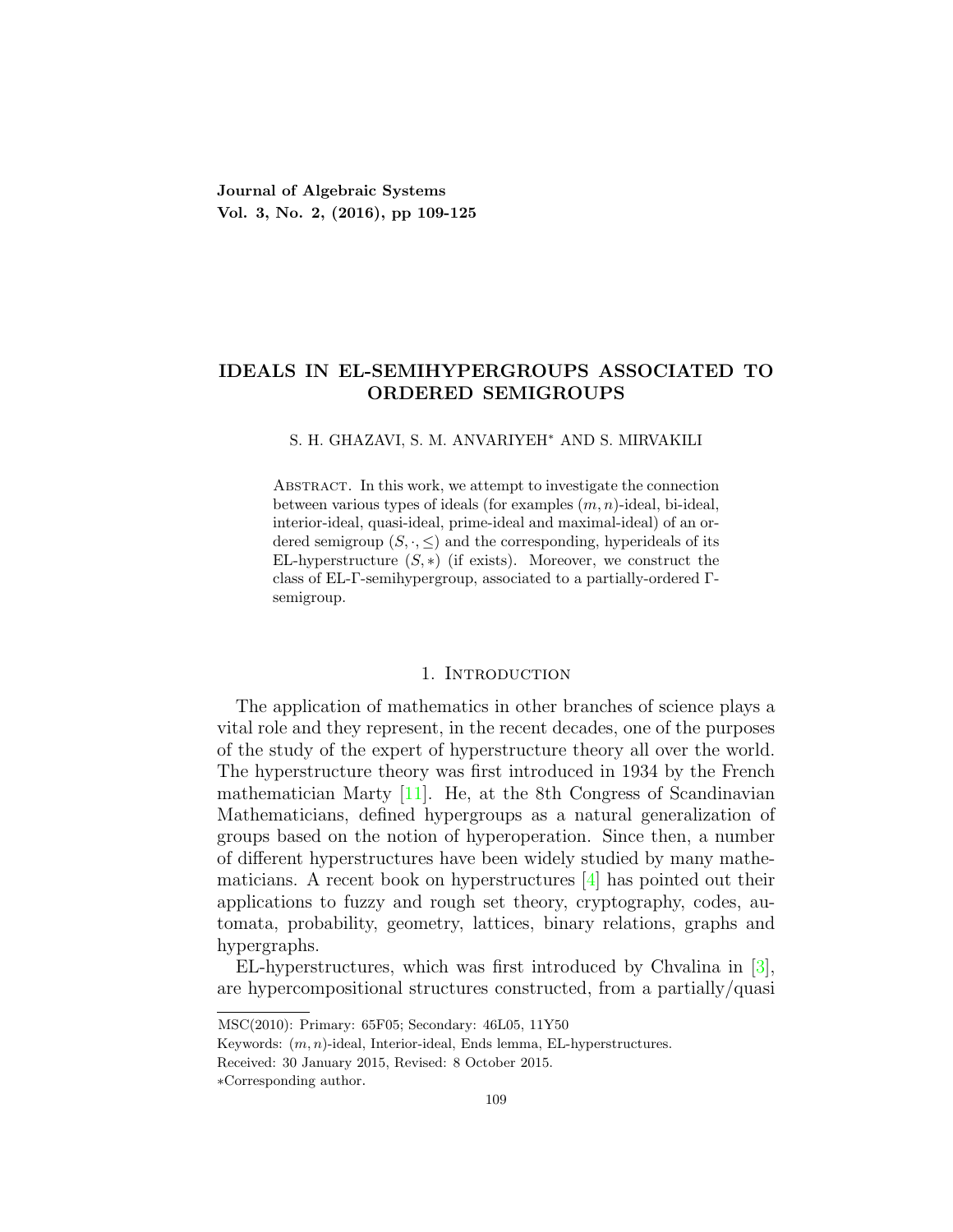(semi)group using a construction known as Ending lemma or Ends lemma. Lots of papers regarding this topic have been written like Hoskova [\[9](#page-15-3), [10\]](#page-15-4), Novak[[12,](#page-15-5) [13](#page-15-6), [14,](#page-15-7) [15](#page-16-0), [16,](#page-16-1) [17](#page-16-2)], Rackova[[18](#page-16-3), [19\]](#page-16-4), and Rosenberg [\[20](#page-16-5)] and others. Among them, Novak in [\[14\]](#page-15-7) studied subhyperstructures of EL-hyperstructures and in[[12\]](#page-15-5), he discussed some interesting results of important elements, in this family of hyperstructures. Then, in [\[13\]](#page-15-6), Novak studied some basic properties of ELhyperstructures like invertibility, normality, property of being closed, and ultra closed, regularity and etc. Also Rackova gave a description of subhyprgroups of EL-hypergroups derived from a quasi-ordered group [[18](#page-16-3)]. In addition, after the Ends lemma extension by Rackova in[[19](#page-16-4)]( Theorem 4), there is a natural question that "Is it possible to go further to stronger hyperstructure-like canonical hypergroups, strongly canonical hypergroups and etc". A positive answer to this question would mean that various ring-like EL-hyperstructures could be studied extensively. Using the Ends lemma construction, Novak in  $[15]$ , considered the potential of the Ends lemma to create ring-like hyperstructures and in [\[17\]](#page-16-2), constructed the n-ary hyperstructures from binary quasiordered semigroups. Even though EL-hyperstructures have been widely used and studied, the ideals of EL-hyperstructures have not been studied and investigated yet. This work aims at studying the various kinds of ideals in a quasi-ordered semigroup and its EL-(semi)hypergroup. More precisely, we wish to see which property, being bi-ideal, interiorideal, quasi-ideal and etc, of a given ideal of an ordered semigroup can be herited by hyperideals of the associated EL-hyperstructure.

## 2. Preliminaries

In this part, we recall some basic definitions and properties that we will consider later.

**Definition 2.1.** A hypergroupoid or a multigroupoid is a pair  $(H, \circ)$ , where *H* is a non-empty set, and  $\circ$  :  $H \times H \longrightarrow \wp^*(H)$  is a binary hyperoperation also called a multioperation.  $(\wp^*(H)$  is the system of all non-empty subsets of *H*.) A semihypergroup is an associative hypergrupoid, i.e. a hypergrupoid satisfying the equality  $a \circ (b \circ c) = (a \circ b) \circ c$ for every triad  $a, b, c \in H$ . If moreover, the semihypergroup *H* satisfies  $a \circ H = H = H \circ a$ , for all  $a \in H$ , it is called a *hypergroup*. A non-empty subset  $G \subseteq H$  is called a *subhypergroup* of  $(H, \circ),$  if  $a \circ G = G = G \circ a$ for all  $a \in H$ .

In the above definition, if *A* an *B* are two non-empty subsets of *H* and  $x \in H$ , then  $x \circ A = \{x\} \circ A$ ,  $A \circ x = A \circ \{x\}$  and  $A \circ B =$ ∪ *a◦b*.*a∈A,b∈B*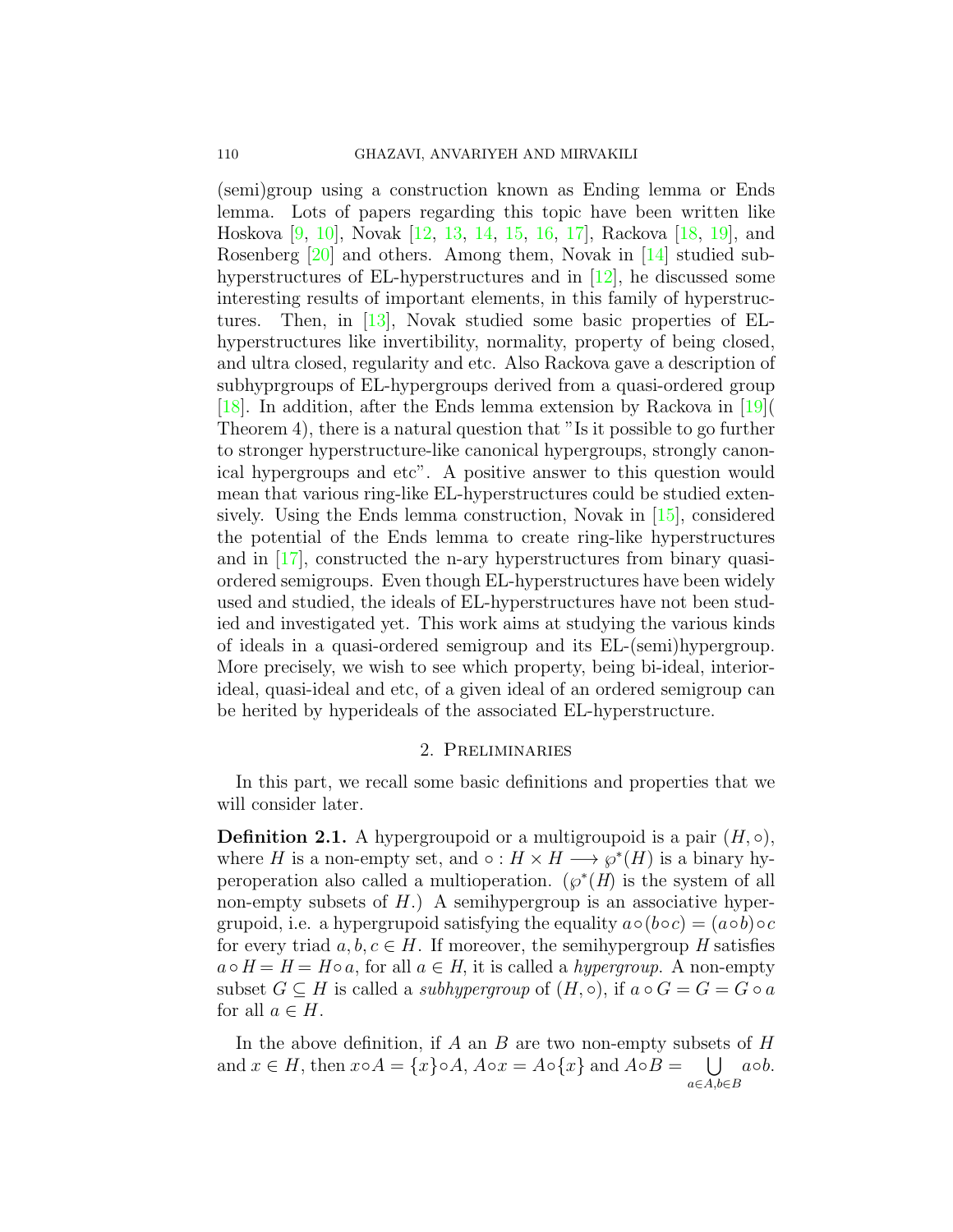For a deeper insight into the basic hyperstructure theory (cf [\[4](#page-15-1)] and [\[5](#page-15-8)]).

Since the theory of ordered structures is dealt with ordered relations, we need to recall some definitions in this respect.

**Definition 2.2.** Binary relation *≤* is called *quasi-order* if it is reflexive and transitive. Also, if the binary relation  $\leq$  is reflexive, transitive and anti-symmetric, then it is known as a partially-order relation.

**Definition 2.3.** By a partially/quasi-ordered (semi)group, we mean a triple  $(S, \cdot, \leq)$ , where  $(S, \cdot)$  is a (semi)group, and  $\leq$  is a partially/quasi order relation on *S* such that for all  $x, y, z \in S$  with the property  $x \leq y$ , there holds  $(x \cdot z) \leq (y \cdot z)$  and  $(z \cdot x) \leq (z \cdot y)$ . The element  $0 \in S$  is called zero element if  $0 \leq x$ , and  $0 \cdot x = x \cdot 0 = 0$  for all  $x \in S$ .

Moreover, the notation  $[x]_<$ , used below stands for the set  $\{s \in \mathbb{R}^n : |f(s)| \leq s \}$  $S; x \leq s$ } and also  $[A] \leq \bigcup$ *x∈A*  $[x]_{\le}$ *.* Similarly,  $(x]_{\le} = \{s \in S; s \le x\}$ 

and  $(A]_{\leq} = \bigcup (x]_{\leq}$ . A non-empty subset *A* of *S* is called an upper end *x∈A*

of *S* if for all  $a \in A$ , there holds  $[a] \leq \subseteq A$ . If there exists an element *a* ∈ *A* such that there exists  $x \in S \setminus A$  such that  $x \in [a]_<$ , we say that *A* is not an upper end of *S* because of the element *x*.

**Definition 2.4.** Let  $(S, \cdot, \leq)$  be a quasi-ordered semigroup, and  $\varnothing \neq$  $I \subseteq S$ . Then,

a) *I* is called a left (resp. right) ideal of *S* if  $S \cdot I \subseteq I$  ( $I \cdot S \subseteq I$ ).

b) *I* is called a left (resp. right) ordered ideal of *S* if it is a left (resp. right) ideal of *S*, and in addition,  $a \in I$  and  $b \le a$  imply that  $b \in I$ (i.e.  $(I]<sub><</sub> = I).$ 

c) *I* is called an (ordered) ideal of *S* if it is both a left and right (ordered) ideal of *S*.

d) *I* is called a (an ordered) bi-ideal of *S* if  $I \cdot S \cdot I \subseteq I$  (and  $(I] \leq I$ ). A bi-ideal *I* of *S* is called a (an ordered) subidempotent of *S* if  $I \cdot I \subseteq I$  $(and (I]_{<} = I).$ 

e) *I* is called an (ordered) interior-ideal of *S* if  $S \cdot I \cdot S \subseteq I$  (and  $(I|_{\leq} = I).$ 

f) *I* is called a (an ordered)  $(m, n)$ -ideal of *S* if  $I^m \cdot S \cdot I^n \subseteq I$  (and  $(I|_{\leq} = I).$ 

g)  $\overline{I}$  is called a (an ordered) quasi-ideal of *S* if  $S \cdot I \cap I \cdot S \subseteq I$  (and  $(I]<sub>lt</sub> = I).$ 

h) An ideal *P* of semigroup *S* is called prime if  $I \cdot J \subseteq P$  implies that  $I \subseteq P$  or  $J \subseteq P$ . *P* is called an ordered prime ideal of *S* if it is prime and  $(P|_{\leq} = P$ .

i) An ideal *P* of semigroup *S* is called semiprime if  $I \cdot I \subseteq P$  implies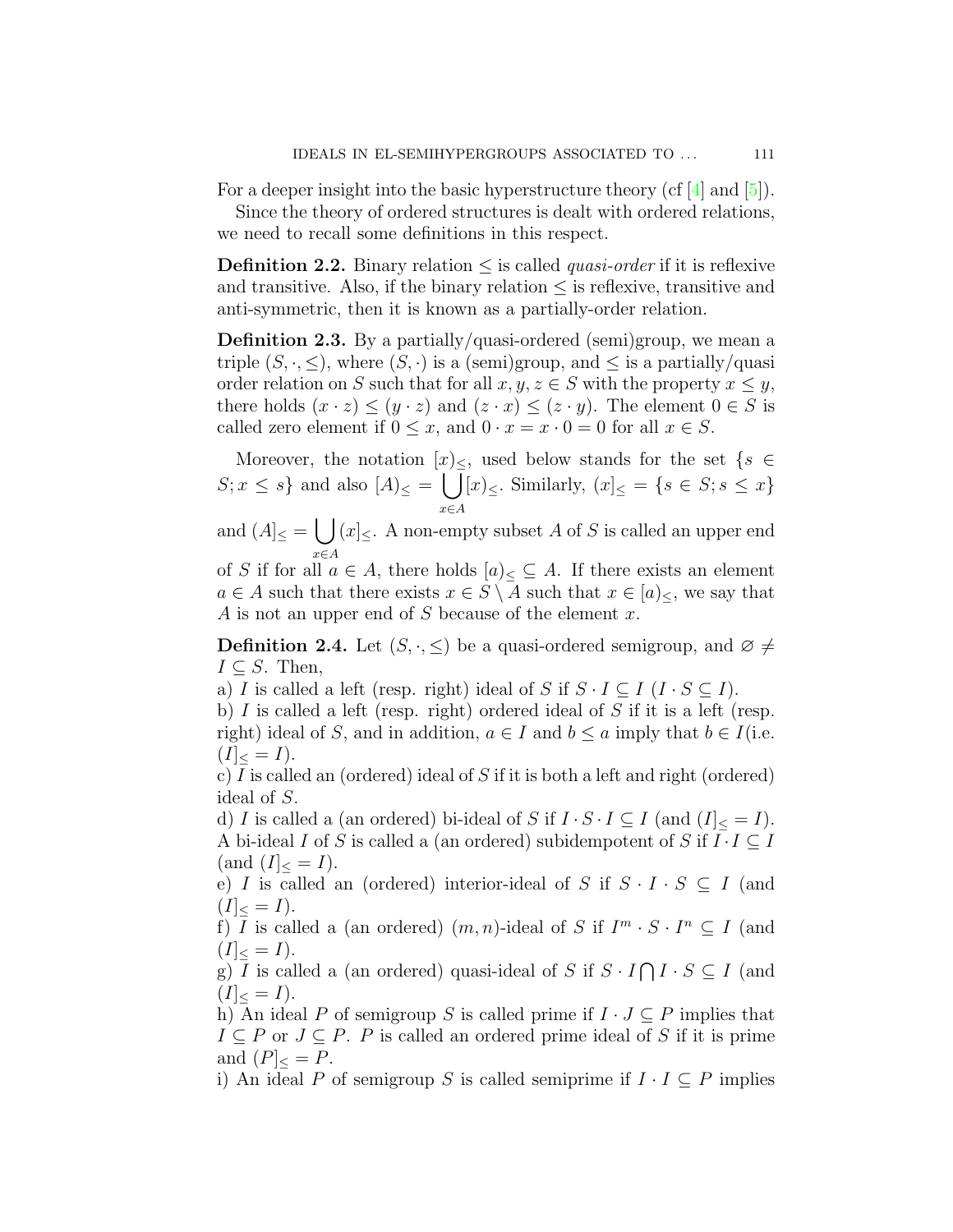that  $I \subseteq P$  for all ideal  $I \subseteq S$  or equivalently  $x^2 \in P$  implies that  $x \in P$  for all  $x \in S$ . *P* is called an ordered semiprime ideal of *S* if it is semiprime and  $(P<sub>z</sub> = P$ .

j) The semigroup *S* is called simple if it has no proper ideal i.e.  $aS =$  $Sa = S$  for all  $a \in S$ .

k) The semigroup *S* is called 0-simple if it has zero element, and, in addition, 0 is the only proper ideal of *S*.

l) The semigroup *S* is called an *idempotent semigroup* or a *band* if  $E(S) = S$ , in which  $E(S)$  is the set of all idempotent of *S* (i.e.  $x = x^2$ ) for all  $x \in S$ ).

The *EL*–hyperstructures or *Ends lemma* based hyperstructures are hyperstructures constructed from quasi/partially-ordered (semi)groups using "Ends lemma". This concept was first introduced by Chvalina in 1995[[3\]](#page-15-2). In particular, Chvalina proved that:

**Lemma 2.5.**  $(3)$ *, Theorem 1.3) Let*  $(S, \cdot, \leq)$  *be a partially-ordered semigroup. Binary hyperoperation*  $\circ$  :  $S \times S \longrightarrow \wp^*(S)$ , defined by  $a \circ b = [a \cdot b]_{\leq} = \{x \in S, a \cdot b \leq x\},$  is associative. The semihypergroup  $(S, \circ)$  *is commutative if and only if the semigroup*  $(S, \cdot)$  *is commutative.* 

**Theorem 2.6.** ([[3\]](#page-15-2), Theorem 1.4) Let  $(S, \cdot, \leq)$  be a partially-ordered *semigroup. The following conditions are equivalent: I)* For any pair  $(a, b) \in S^2$ , there exists a pair  $(c, c_1) \in S^2$  such that

 $b \cdot c \leq a$  *and*  $c_1 \cdot b \leq a$ *.* 

*II)* The associated semihypergroup  $(S, ∘)$  *is a hypergroup.* 

The following Theorem, which was proved by Rackova in her Ph.D thesis, extends the Ends lemma. The proof can also be found in [\[18\]](#page-16-3).

**Theorem 2.7.** *(*[\[18](#page-16-3)*]*, *Theorem 4) Let*  $(S, \cdot, \leq)$  *be a quasi-ordered group, and*  $(S, *)$  *be the associated EL-hyperstructure. Then,*  $(S, *)$  *is a transposition hypergroup.*

## 3. (Hyper)Ideals

In this section, we introduce different types of hyperideals, and then try to discover the relation between the ideals of an ordered semigroup and the hyperideals of its associated EL-hyperstructure.

**Definition 3.1.** Let  $(H, \circ)$  be a semihypergroup. A non-empty subset *I* of *H* is called a left (resp. right) *hyperideal* of *H* if  $H \circ I \subseteq I$  $(I \circ H \subseteq I)$ . A non-empty subset *I* of *H* is called a hyperideal of *H* if it is both a left and right hyperideal of *H*.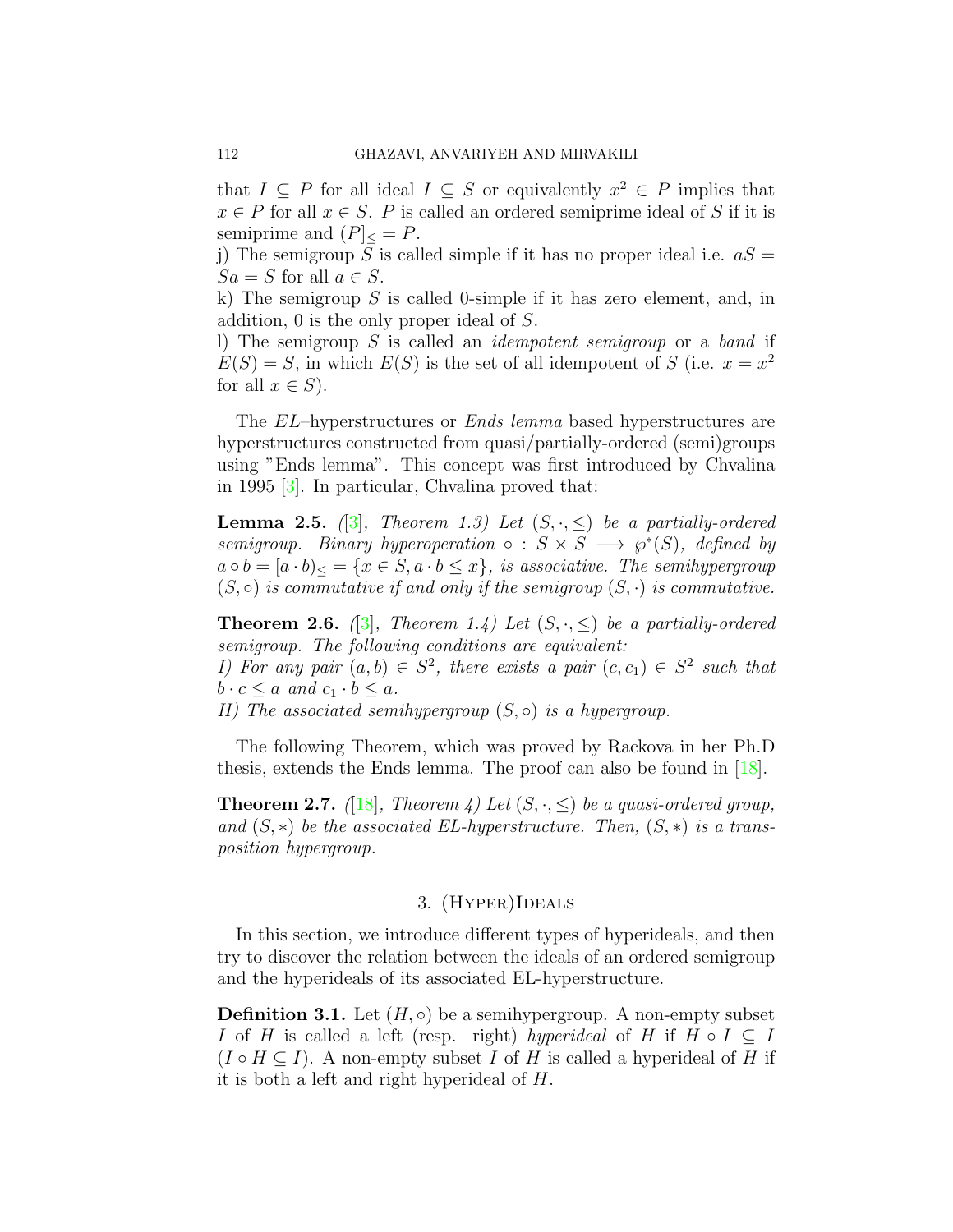**Example 3.2.** Let  $S = [0, 1]$ . Then, *S* with the hyperoperation  $x \circ y =$ [1, xy] is a semihypergroup. Suppose  $I = [0, t]$  for  $t \in [0, 1]$ . It is easy to see that *I* is a hyperideal of semihypergroup  $(S, \circ)$ .

<span id="page-4-0"></span>**Theorem 3.3.** Let  $(S, \cdot, \leq)$  be a quasi-ordered semigroup,  $(S, *)$  be *its associated EL-hyperstructure, and I be a left (ordered) ideal of S, which is also an upper end of*  $S$ *. Then*  $I$  *is a left hyperideal of*  $(S, *)$ *. A similar statement holds for right (ordered) ideals.*

*Proof.* Suppose *I* is a left (ordered) ideal of  $(S, \cdot, \leq)$ . We have  $S * I =$ ∪ *x∈S,y∈I*  $x * y =$   $\begin{pmatrix} \end{pmatrix}$ *x∈S,y∈I*  $[x \cdot y] \leq$ . Now for all  $(x, y) \in S \times I$  there holds  $x \cdot y \in I$  since *I* is a left ideal of *S*. Also,  $[x \cdot y] \leq \subseteq I$  because *I* is an upper end of *S*. Therefore,  $S * I \subseteq I$ . upper end of *S*. Therefore,  $S * I \subseteq I$ .

<span id="page-4-1"></span>**Example 3.4.** Let  $S = \{a,b,c,d,f\}$  be an ordered semigroup with the following multiplication table:

| $\cdot$   a b c d f                                                                                                                                                                |  |  |
|------------------------------------------------------------------------------------------------------------------------------------------------------------------------------------|--|--|
|                                                                                                                                                                                    |  |  |
|                                                                                                                                                                                    |  |  |
|                                                                                                                                                                                    |  |  |
|                                                                                                                                                                                    |  |  |
| $\begin{tabular}{ c c c c } \hline a & a & b & c & b & b \\ \hline b & b & b & b & b & b \\ c & a & b & c & b & b \\ d & b & d & b & b & b \\ f & f & f & f & f & f \end{tabular}$ |  |  |

We define the order relation  $\leq$  as follows:

$$
\leq := \{ (a, c), (f, b), (f, d), (a, a), (b, b), (c, c), (d, d), (f, f) \}.
$$

By a simple computation, we can obtain the semihypergroup  $(S, *)$ with using the following table:

| $\ast$                                      | $\rm{a}$ |   |                                   |           |
|---------------------------------------------|----------|---|-----------------------------------|-----------|
|                                             | ${a,c}$  | C |                                   |           |
| a<br>b                                      |          |   |                                   |           |
| $\begin{bmatrix} 1 \\ 0 \\ 0 \end{bmatrix}$ | ${a,c}$  | C |                                   |           |
|                                             |          |   |                                   |           |
| $\mathbf f$                                 |          |   | ${b,d,f} {b,d,f} {b,d,f} {b,d,f}$ | ${b,d,f}$ |

Now consider  $I = \{f, b, d\}$  and  $J = \{b, c, d, f\}$ . It is easy to see that *I* is an ordered right ideal, and *J* is an ordinary (not ordered) left ideal of  $(S, \cdot, \leq)$ . Also both of them are the upper ends of *S*. A simple computation shows that  $I * S \subseteq I$  and  $S * J \subseteq J$ , which means that *I* is a right hyperideal and *J* is a left hyperideal of (*S, ∗*).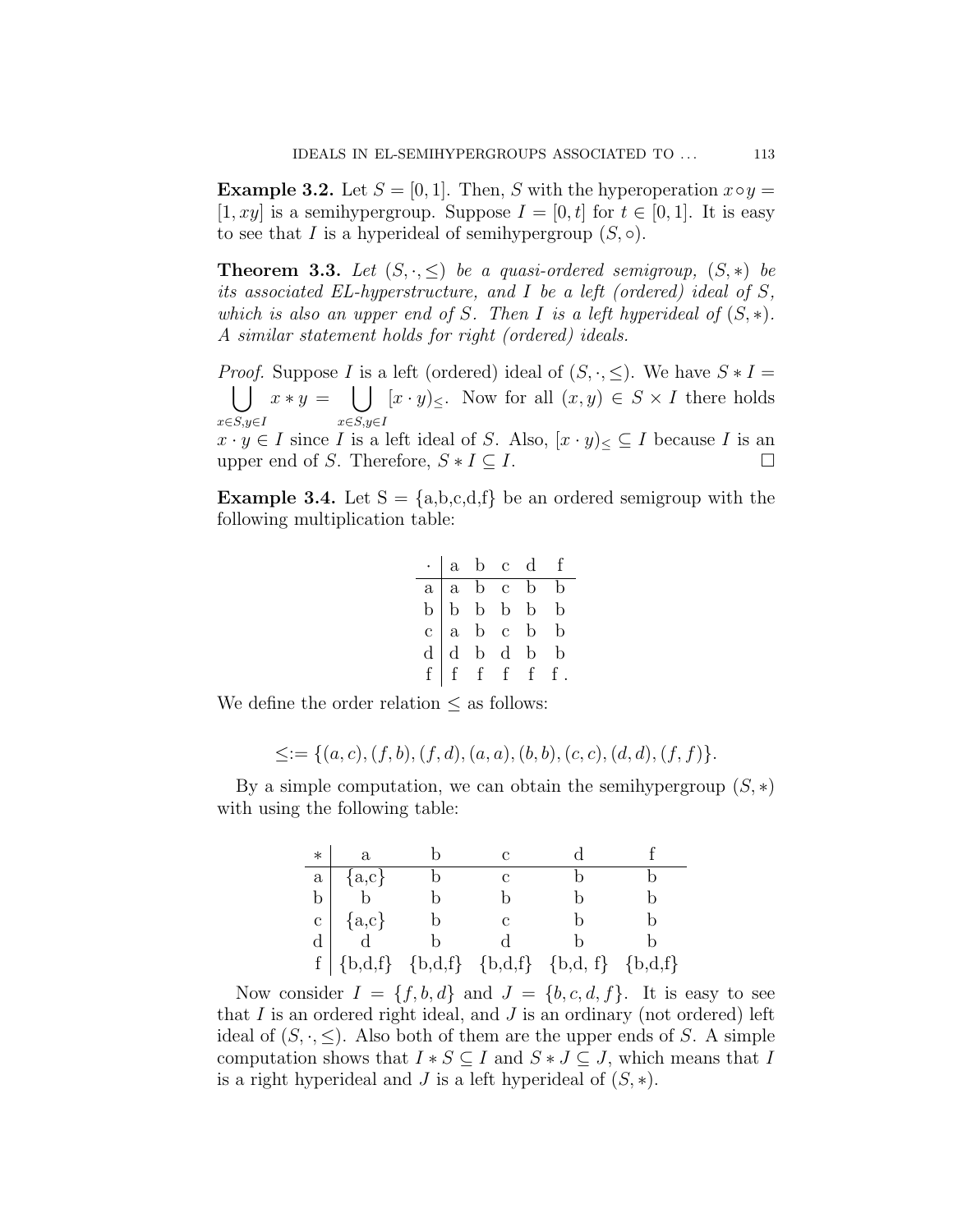**Corollary 3.5.** *Let*  $(S, \cdot, \leq)$  *be a quasi-ordered semigroup,*  $(S, *)$  *be its associated EL-hyperstructure, and I be an (ordered) ideal of S, which is also an upper end of S. Then, I is a hyperideal of*  $(S, *)$ *.* 

*Remark* 3.6*.* In Theorem [3.3,](#page-4-0) the condition of being an upper end of *S* is an essential condition. Consider the following example.

**Example 3.7.** Let  $\mathbb{N}_0 = \mathbb{N} \cup \{0\}$ , and  $S = M_2(\mathbb{N}_0)$ . Then *S* with a usual matrix multiplication is a semigroup. Define the relation  $\leq$  on *S* as follows: for all  $A, B \in S$  and  $i, j \in \{1, 2\}, A \leq B \iff a_{ij} \leq b_{ij}$ . It is easy to check that  $(S, \cdot, \leq)$  is a partially-ordered semigroup. In addition, let *I* = *{* [ *a* 0 *b* 0  $\vec{\mathsf{I}}$  $|a, b \in \mathbb{N}_0$   $\subseteq$  *S*. *I* is a left-ordered ideal of  $(S, \cdot, \leq)$  (i.e.  $SI \subseteq \overline{I}$ ), which is not an upper end of *S*. We claim that *I* can not be a left hyperideal of  $(S, ∗)$ . Indeed, there holds:

$$
S * I = \bigcup_{X \in S, Y \in I} X * Y = \bigcup_{x,y,z,t,a,b \in \mathbb{N}_0} \left[ \begin{bmatrix} xa + by & 0 \\ az + bt & 0 \end{bmatrix} \right] \leq S.
$$

Thus  $S * I = S \nsubseteq I$ .

<span id="page-5-0"></span>*Remark* 3.8*.* It is easy to see that a left (resp. right) hyperideal of  $(S, *)$  is always an ordinary left (resp. right) ideal of  $(S, \cdot, \leq)$  (We shall prove later) but it is not necessarily an upper end of *S*. In the next theorem, we show that if the quasi-ordered semigroup  $(S, \cdot, \leq)$ possesses an identity element, i.e. it becomes a quasi-ordered monoid, then the converse of Theorem [3.3](#page-4-0) would hold for ordinary ideals.

<span id="page-5-1"></span>**Theorem 3.9.** *Let*  $(S, \cdot, \leq)$  *be a quasi-ordered monoid, and*  $(S, *)$  *be its associated EL-hyperstructure. Then I is a left (reps. right) ideal of S, which is also an upper end of S if and only if I is a left (reps. right) hyperideal of*  $(S, *)$ *.* 

*Proof.* In order to prove  $\Leftarrow$ , we have to show that:

1)  $S \cdot I \subseteq I$   $(I \cdot S \subseteq I);$ 

2) the subset *I* of *S* is an upper end of *S*.

Let  $x \in S$ , and  $y \in I$  be arbitrary elements. Since the relation  $\leq$  is reflexive, there holds  $x \cdot y \in [x \cdot y]_{\leq} = x * y \subseteq S * I \subseteq I$  which implies that  $S \cdot I \subseteq I$ . A similar verification shows that  $I \cdot S \subseteq I$ .

Now suppose (by contradiction) that *I* is not an upper end of *S*. Thus there exists  $x \in I$  such that  $[x] \in \mathcal{I}$ . Now for the identity element  $e \in S$  there holds  $e * x = [e \cdot x] \leq [x] \leq \nsubseteq I$ , which implies that  $S * I \nsubseteq I$ , a contradiction.

□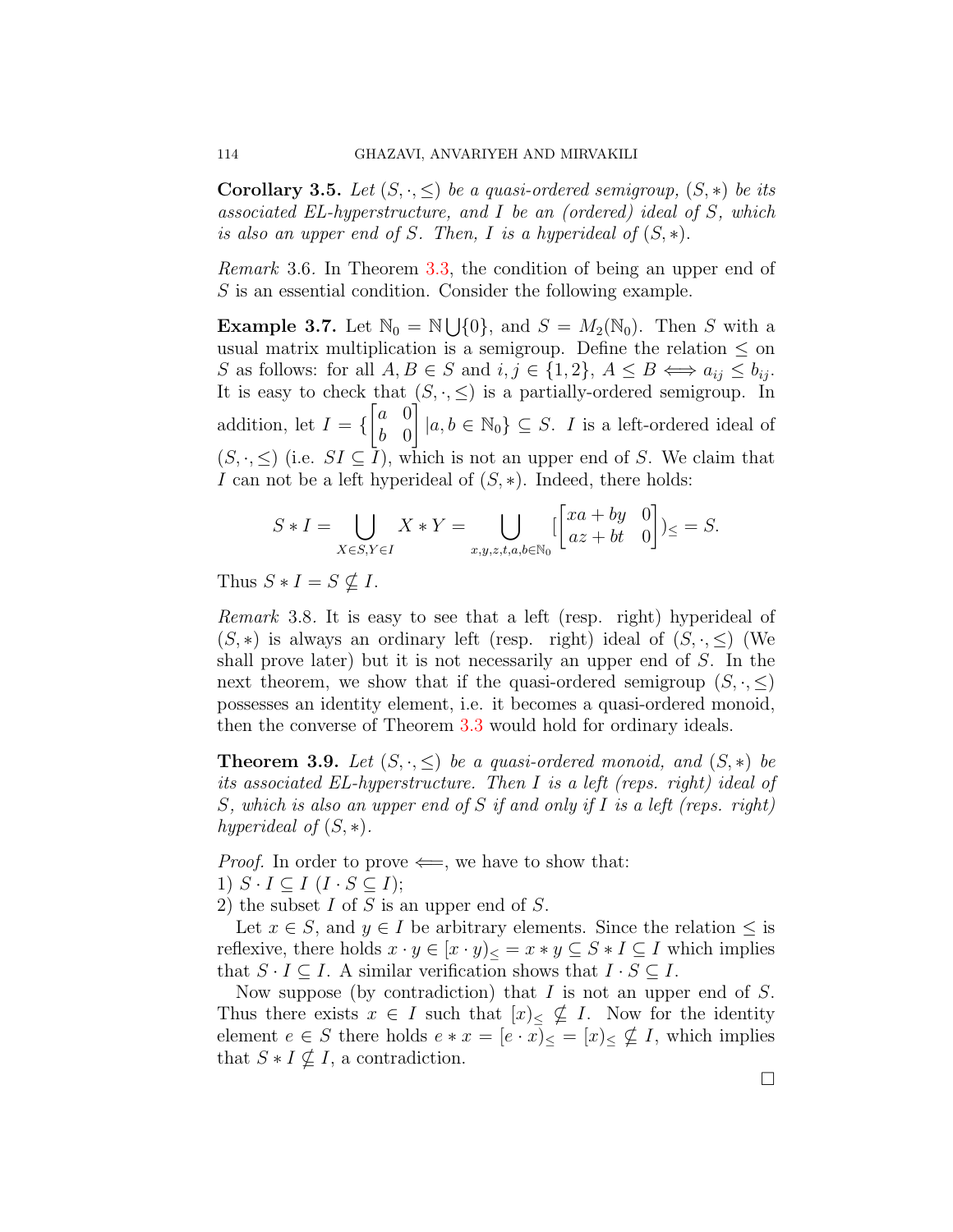**Example 3.10.** Let  $S = (\mathbb{N} - \{1\}, +, \leq)$  with usual sum and ordering of numbers. It is clear that *S* has no identity element. Also let  $I =$ *{*6*,* 8*,* 9*,* 10*,* 11*,* 12*, · · · } ⊂ S*. Then using the Ends lemma construction, we can see that in the associated EL-hyperstructure  $(S, \oplus)$ , there holds  $I \oplus S = S \oplus I = \{8, 10, 11, 12, \dots\} \subset I$ , which means that *I* is a hyperideal of  $(S, \oplus)$ . In addition,  $I + S \subseteq I \oplus S \subset I$  and  $S + I \subseteq$  $S \oplus I \subset I$ . This implies that *I* is an ideal of  $(S, +, \leq)$ . But, *I* is not an upper end of *S* because of element 7, Since  $7 \in [6]$ <sub><</sub> but  $7 \notin I$ .

**Definition 3.11.** ([[6\]](#page-15-9), p.177) Let  $(H, \circ)$  be a semihypergroup. Then  $(H, \circ)$  is called simple if it has no proper hyperideal (i.e.  $H \circ x \circ H = H$ for all  $x \in H$ ).

<span id="page-6-0"></span>**Theorem 3.12.** Let  $(S, \cdot, \leq)$  be a quasi-ordered semigroup in which  $(S, \cdot)$  *is simple. Then the associated EL-semihypergroup*  $(H, \circ)$  *is simple.*

*Proof.* Let *I* be an arbitrary hyperideal of  $(S, \circ)$ . As mentioned in Remark [3.8](#page-5-0), *I* can be regarded as an ideal of semigroup,  $(S, \cdot)$  which implies that  $I = S$  due to simplicity of  $(S, \cdot)$ .

*Remark* 3.13*.* The converse of Theorem [3.12](#page-6-0) is not true, i.e. there is non-simple ordered semigroup  $(S, \cdot, \leq)$  such that its associated ELsemihypergroup  $(H, \circ)$  is simple. Look at the following example:

<span id="page-6-1"></span>**Example 3.14.** ([[2](#page-15-10)], Table 11) Let  $S = \{a,b,c\}$  be an ordered semigroup with the following multiplication table:

|              | $\mathbf{a}$ | b            | С            |
|--------------|--------------|--------------|--------------|
| $\mathbf{a}$ | $\mathbf{a}$ | $\mathbf{a}$ | а            |
| b            | $\mathbf{a}$ | b            | $\mathbf{a}$ |
| C            | $\mathbf{a}$ | с            | а            |
|              |              |              |              |

We define the order relation *≤* as follows:

$$
\leq := \{(a, a), (a, b), (a, c), (b, b), (c, c)\}.
$$

Consider  $I = \{a\}$ , for which, there holds  $a \cdot S = S \cdot a = a$ . Thus  $(S, \cdot)$ is not simple. By a simple computation, we can achieve the semihypergroup  $(S, *)$  using the following table:

| $^\ast$     | $\rm{a}$ | b       | С |
|-------------|----------|---------|---|
| $\mathbf a$ | S        | S       | S |
| b           | S        | {b}     | S |
| С           | S        | $\{c\}$ | S |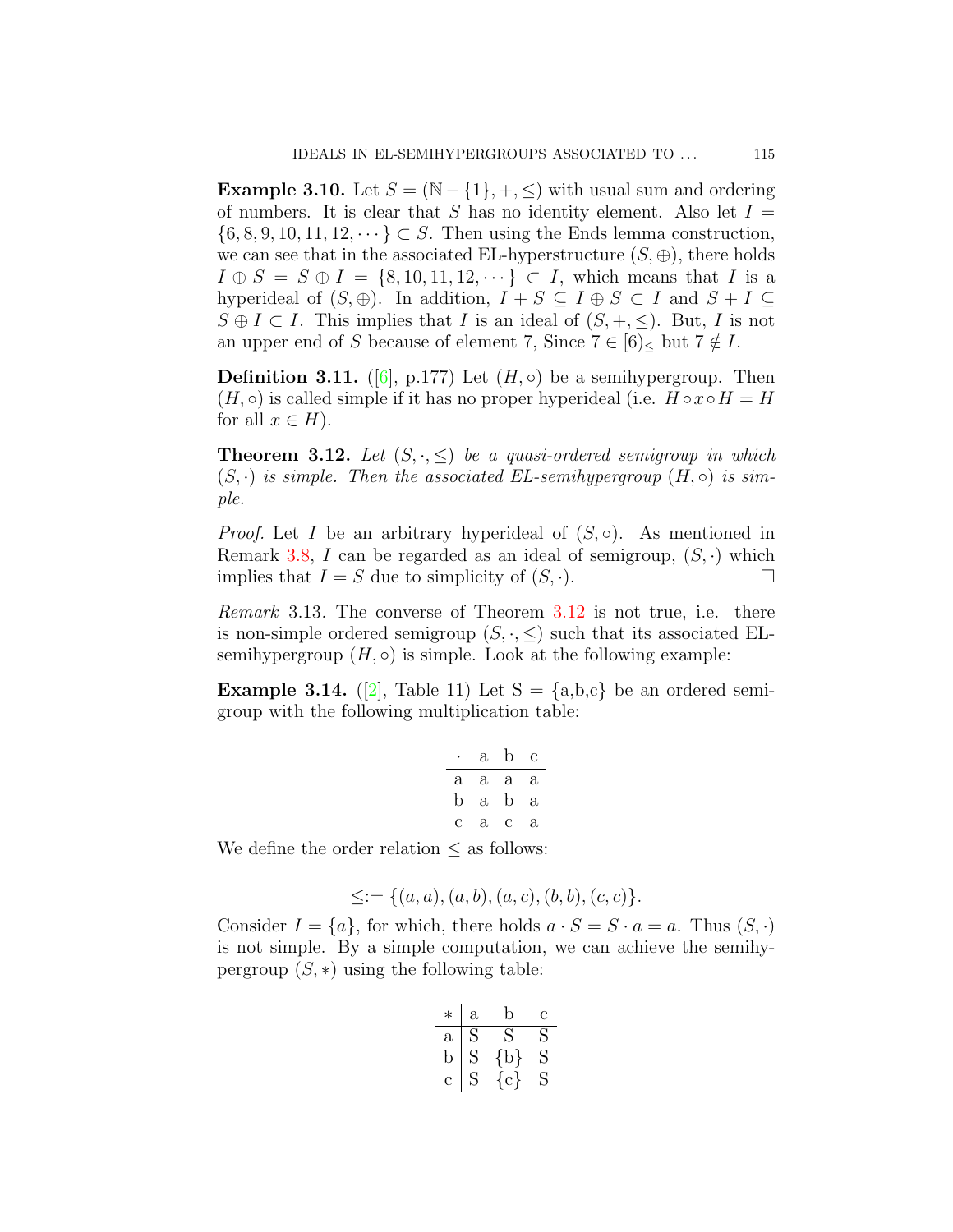It can be easily checked that (*S, ∗*) has no proper hyperidead. Notice that  $x * S = S * x = S$  for all  $x \in S$ .

**Definition 3.15.** ([\[6](#page-15-9)], p.177) Let  $(H, *)$  be a semihypergroup. An element 0 *∈ H* is called *left zero scalar element* (resp. *right zero scalar element*) if for all  $x \in H$ , there holds  $0 * x = 0$  (resp.  $x * 0 = 0$ ). If 0 is both left and right zero scalar element, then 0 is called *zero scalar element*.

**Definition 3.16.** ([[6\]](#page-15-9), p.177) A semihypergroup  $(H, *)$  with zero scalar element is called *0-simple* if  $H * x * H = H$  for all  $x \in H - \{0\}$ . (It has no proper nontrivial ideal).

**Theorem 3.17.** Let  $(S, \cdot, \leq)$ , be a non-trivial quasi-ordered semigroup *with zero element. Then,*

*1) The associated EL-semihypergroup* (*S, ∗*) *is a hypergroup. i.e.* (*S, ∗*) *is a simple semihypergroup.*

*2)* (*S, ∗*) *does not have zero scalar element, i.e.* (*S, ∗*) *is not 0-simple semihypergroup.*

*Proof.* 1) There exists an element  $0 \in S$  such that  $0 \leq x$ , and  $0 \cdot x =$ *x* ⋅ 0 = 0 for all *x* ∈ *S*. We have, 0 \* *x* =  $[0 \cdot x)$  ≤ =  $[0)$  ≤ = *S* and  $0 * S = \begin{bmatrix} 0 * x = S. \end{bmatrix}$  Now, for an arbitrary element  $s \in S$ , there holds *x∈S*

 $s * S = s * (0 * S) = (s * 0) * S = S * S = S$ . Similarly, we can see that  $S = S * s$  for all  $s \in S$ .

2) Suppose that  $x \in S$  is the zero scalar element of  $(S, *)$ . Thus  $x * s = x = s * x$  for all  $s \in S$ . Now, for the zero element  $0 \in (S, \cdot, \leq),$ we have  $0 = x * 0 = [x \cdot 0] \leq 0$  =  $[S, \infty]$  which is impossible. □

**Definition 3.18.** Let  $(H, \circ)$  be a semihypergroup. A non-empty subset *I* of *H* is called a left (resp. right) *maximal hyperideal* of *H* if there is no proper left (resp. right) hyperideal *J* such that  $I \subset J \subset S$ .

<span id="page-7-0"></span>**Theorem 3.19.** *Let*  $(S, \cdot, \leq)$  *be a quasi-ordered monoid, and*  $(S, *)$  *be its associated EL-hyperstructure. Then, I is maximal among all left (reps. right) ideals of S, which are also an upper end of S if and only if I is maximal among all left (reps. right) hyperideals of*  $(S, *)$ .

*Proof.* We prove just the necessity part. The proof of sufficiency part is similar. Suppose *J* is a left (resp. right) hyperideal of  $(S, *)$  such that *I* ⊂ *J* ⊆ *S*. Then, *J* is a left (resp. right) ideal of  $(S, \cdot, \leq)$ , which is also an upper end of *S* by Theorem [3.9.](#page-5-1) Now, the maximality of *I* implies that  $J = S$ .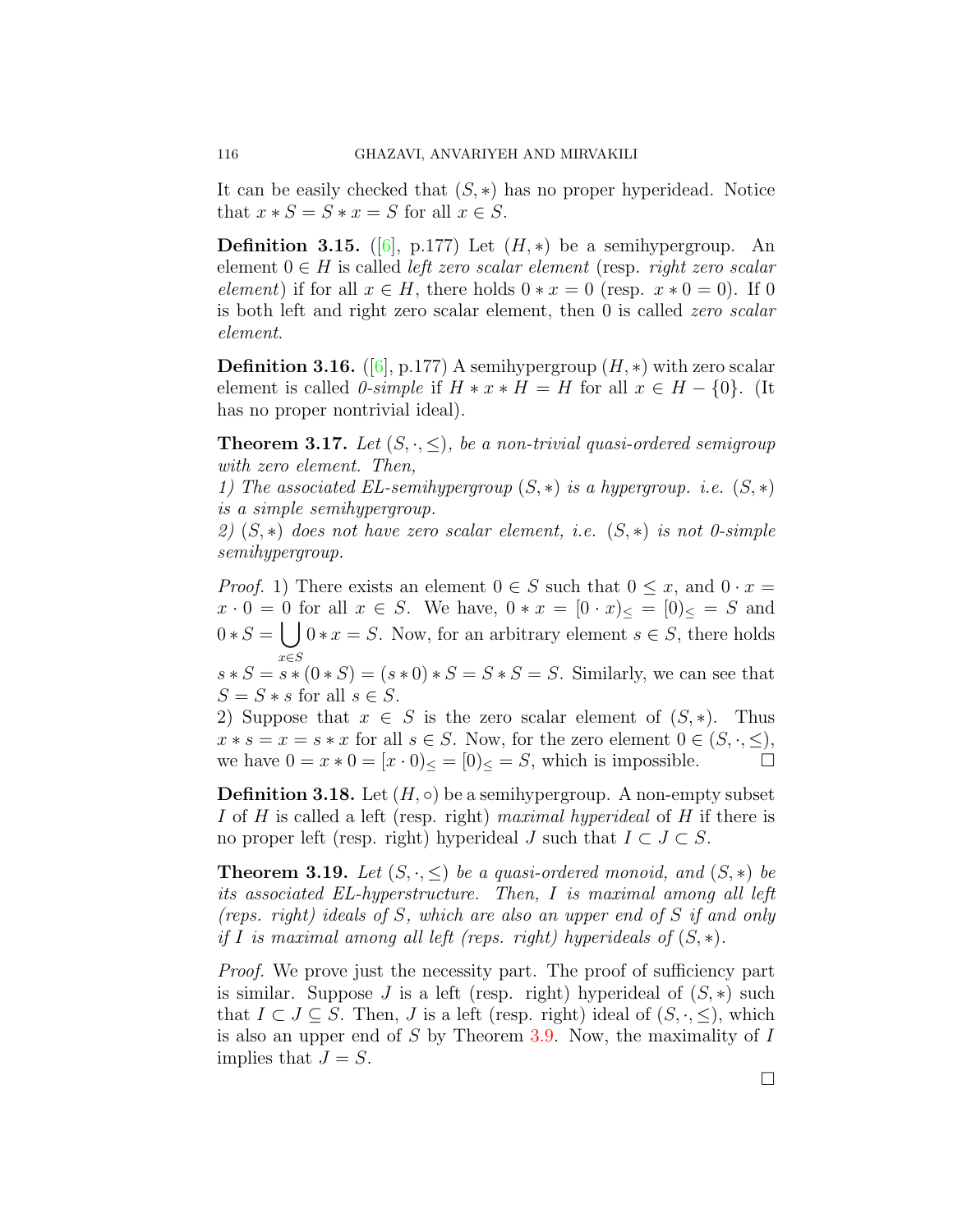**Example 3.20.** Let  $I = \{f, b, d\}$  in Example [3.4.](#page-4-1) It can be easily be checked that *I* is a maximal right ideal of  $(S, \cdot, \leq)$ . Now, by Theorem [3.19](#page-7-0), it is a maximal right hyperideal of (*S, ∗*).

<span id="page-8-0"></span>**Theorem 3.21.** Let  $(S, \cdot, \leq)$  be a quasi-ordered monoid, and  $(S, *)$  be *its associated EL-hyperstructure. Then, I is minimal among all left (reps. right) ideals of S, which are also an upper end of S if and only if I is minimal among all left (reps. right) hyperideals of* (*S, ∗*)*.*

*Proof.* The proof is similar to the proof of Theorem [3.19.](#page-7-0)  $\Box$ 

*Remark* 3.22*.* Notice that the necessity parts of Theorem [3.9](#page-5-1), Theorem [3.19](#page-7-0) and Theorem [3.21](#page-8-0) are not true for the ordered ideals of  $(S, \cdot, \leq)$ . Actually, for the ordered ideals of  $(S, \cdot, \leq)$ , there holds:

**Theorem 3.23.** *Let*  $(S, \cdot, \leq)$  *be a quasi-ordered monoid, and*  $(S, *)$  *be its associated EL-hyperstructure. Then I is a left (reps. right) ordered ideal of S, which is also an upper end of S if and only if I is a left (reps. right)* hyperideal of  $(S, *)$  *with the property*  $(I]_{\leq} = I$ *.* 

**Theorem 3.24.** *Let*  $(S, \cdot, \leq)$  *be a quasi-ordered monoid, and*  $(S, *)$  *be its associated EL-hyperstructure. Then I is maximal among all left (reps. right) ordered ideals of S, which are also an upper end of S if and only if I is maximal among all left (reps. right) hyperideals of*  $(S, *)$  *with the property*  $(I]_{\leq} = I$ *.* 

**Theorem 3.25.** *Let*  $(S, \cdot, \leq)$  *be a quasi-ordered monoid, and*  $(S, *)$ *be its associated EL-hyperstructure. Then I is minimal among all left (reps. right) ideals (ordered ideals) of S, which are also an upper end of S if and only if I is minimal among all left (reps. right) hyperideals of*  $(S, *)$  *with the property*  $(I]_{\leq} = I$ *.* 

**Definition 3.26.** A non-empty subset *I* of semihypergroup  $(H, \circ)$  is called a *bi-hyperideal* of *H* if  $I \circ H \circ I \subseteq I$ . A bi-hyperideal *I* of *H* is called a *subhyperidempotent* of  $H$  if  $I \circ I \subseteq I$ .

<span id="page-8-1"></span>**Theorem 3.27.** *Suppose* (*S, ∗*) *is the associated EL-hyperstructure of a quasi-semigroup*  $(S, \cdot, \leq)$ *, and I is a (an ordered) bi-ideal of S, which is also an upper end of S. Then,*

*1) I is a bi-hyperideal of* (*S, ∗*)*.*

*2)* If *I* is a subidempotent in  $(S, \cdot, \leq)$  (i.e.  $I \cdot I \subseteq I$ ), then *I* is a *subhyperidempotent of*  $(S, *)$  *(i.e.*  $I * I \subseteq I$ *).* 

*Proof.* 1) We have to show that  $I * S * I \subseteq I$ . Let  $x, y \in I$ , and  $z \in S$ . Then  $x * z * y = \begin{bmatrix} \end{bmatrix}$ *t∈x∗z*  $t * y =$   $\begin{pmatrix} \end{pmatrix}$ *t∈*[*x·z*)*<sup>≤</sup>*  $[t \cdot y] \leq \ldots$  Now  $x \cdot z \leq t$  implies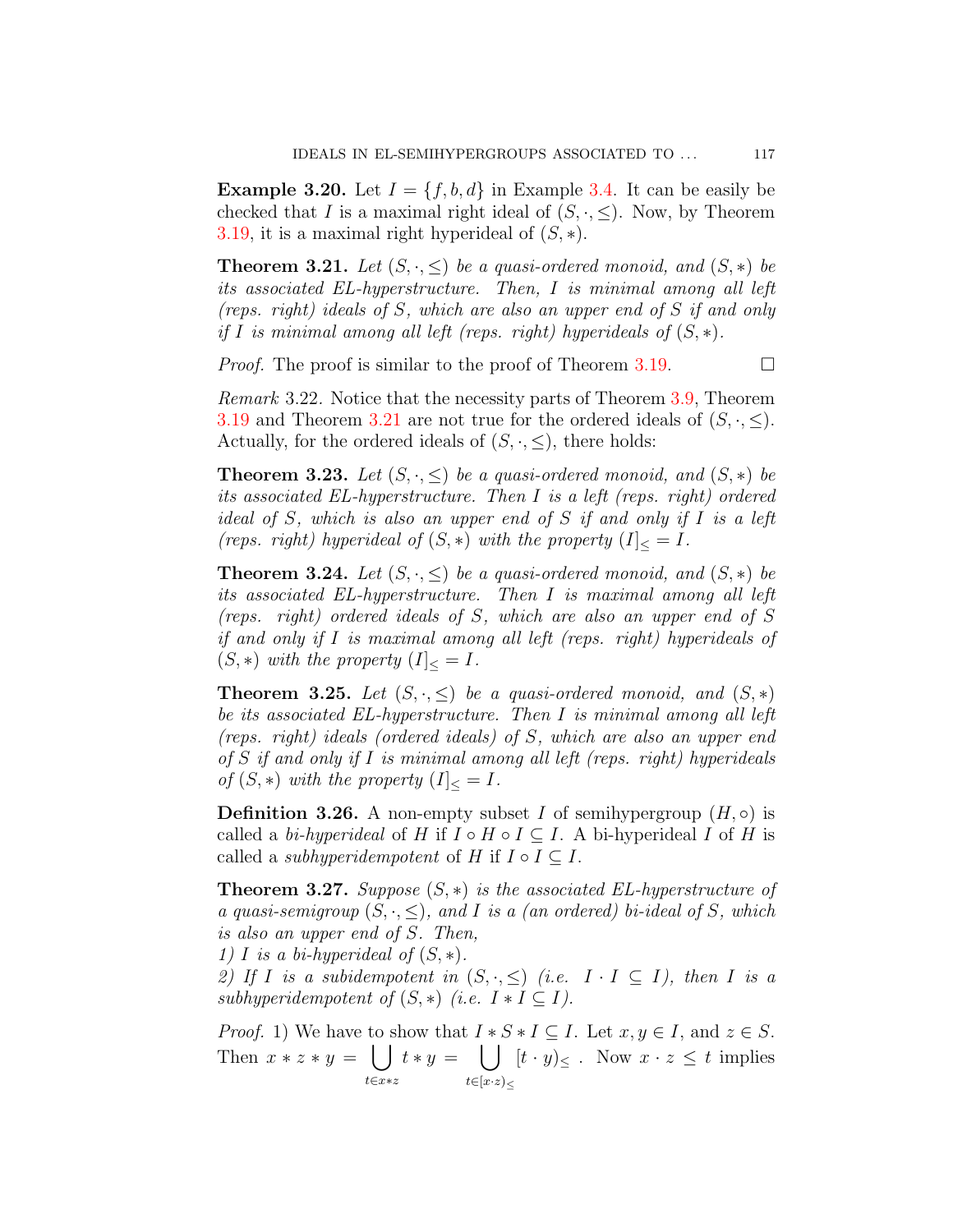$x \cdot z \cdot y \leq t \cdot y$ . As *I* is a bi-ideal of *S*, there holds  $x \cdot z \cdot y \in I$  and since *I* is an upper end of *S*, we conclude that  $t \cdot y \in I$ . This implies that  $[t \cdot y] \leq \subseteq I$ . Thus  $x * z * y \subseteq I$  for all  $(x, y) \in I^2$  and  $z \in S$ . 2) Let  $x, y$  be arbitrary elements in  $I$ . As  $I$  is subidempotent of  $S$ ,

there holds  $x \cdot y \in I$  and since *I* is an upper end of *S*, we have  $x * y =$  $[x \cdot y]_{<} \subseteq I$ , which implies that  $I * I \subseteq I$ .

**Example 3.28.** Let  $S = \{a,b,c,d,f\}$  be an ordered semigroup with the following multiplication table:

| $\cdot$   a <u>b c d f</u>                                               |  |  |
|--------------------------------------------------------------------------|--|--|
|                                                                          |  |  |
| a a b c d f<br>b b a c d f<br>c c c c c c<br>d c c c c c<br>f f f c d f. |  |  |
|                                                                          |  |  |
|                                                                          |  |  |
|                                                                          |  |  |

We define the order relation  $\leq$  as follows:

$$
\leq := \{ (d, c), (f, b), (f, c), (f, a), (a, a), (b, b), (c, c), (d, d), (f, f) \}.
$$

Consider  $I = \{c, d\}$ . It is easy to see that *I* is an ordered bi-ideal of  $(S, \cdot, \leq)$ , which is also an upper end of *S* (i.e.  $I \cdot S \cdot I \subseteq I$  and  $[\{d, c\}]$  =  $\{d, c\}$ ). Using the Ends lemma construction, one can achieve the semihypergroup  $(S, *)$  using the following table:

| $\ast$       | a                                            |   | d |                           |
|--------------|----------------------------------------------|---|---|---------------------------|
| a            | $\mathbf a$                                  |   |   | c $\{d,c\}$ $\{a,b,c,f\}$ |
| b            |                                              | a |   | c $\{d,c\}$ $\{a,b,c,f\}$ |
| $\mathbf{c}$ | $\mathbf{c}$                                 | С |   |                           |
| $\rm d$      |                                              |   |   |                           |
|              | $f   {a,b,c,f} {a,b,c,f} c {d,c} {a,b,c,f}.$ |   |   |                           |

Now, a simple computation shows that *I* is a bi-hyperideal of (*S, ∗*).

**Theorem 3.29.** *Let*  $(S, \cdot, \leq)$  *be a quasi-ordered monoid, and*  $(S, *)$  *be its associated EL-hyperstructure. Then,*

*1) I is a (an ordered) bi-ideal of S, which is also an upper end of S if and only if I is a bi-hyperideal of*  $(S, *)$  *(with the property*  $(I] \leq I$ *). 2) I is a (an ordered) subidempotent of S, which is also an upper end of S if and only if I is a subhyperidempotent of* (*S, ∗*) *(with the property*  $(I<sub>0</sub> = I).$ 

*Proof.* Regarding Theorem [3.9](#page-5-1), Theorem [3.27,](#page-8-1) and the fact that  $a \cdot b \in$  $a * b$  for all  $(a, b) \in S^2$ , the statements can be easily proved. □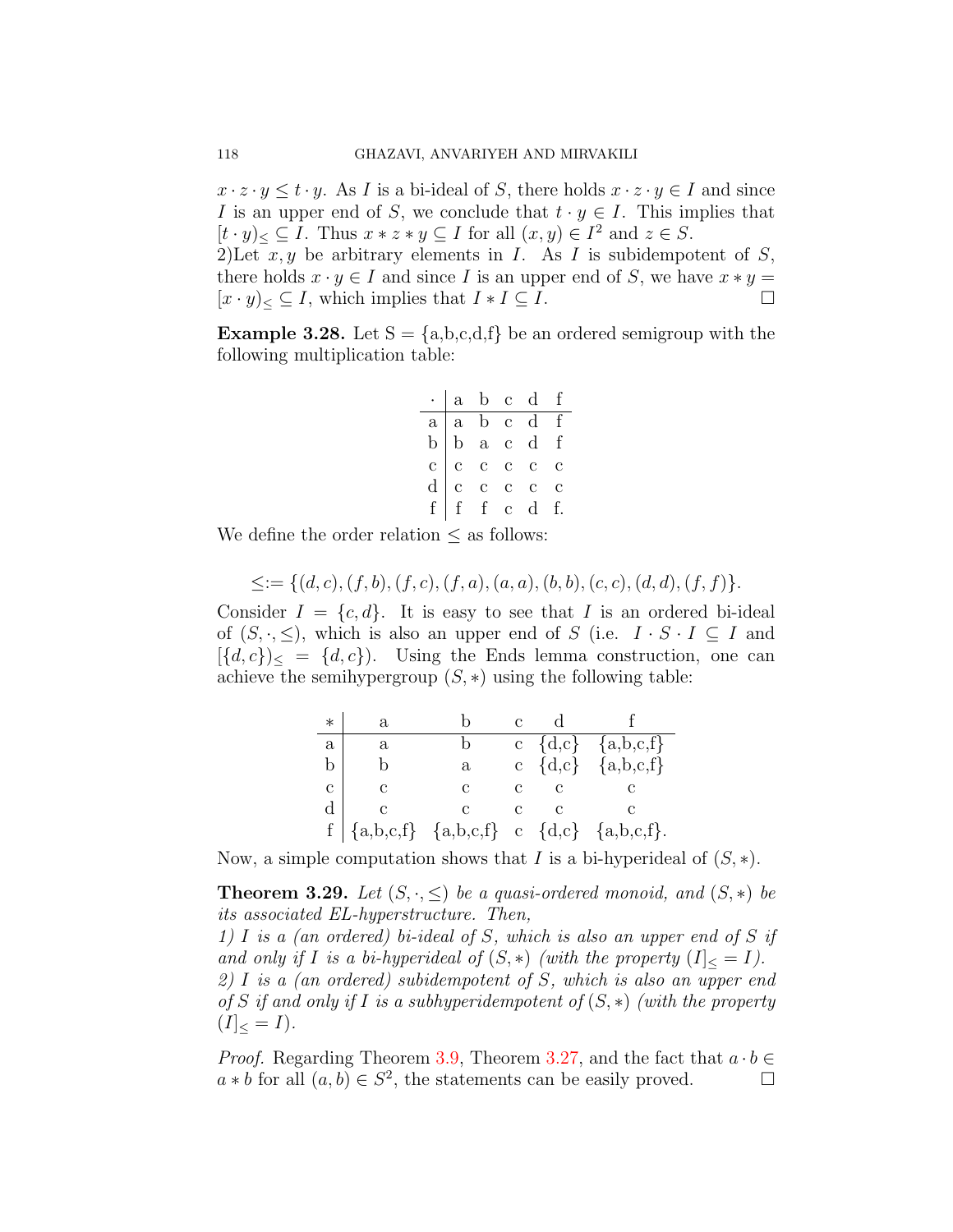**Theorem 3.30.** *Suppose* (*S, ∗*) *is the associated EL-hyperstructure of a* quasi-semigroup  $(S, \cdot, \leq)$ , and *I* is an (ordered) interior ideal of *S*, *which is also an upper end of S. Then, I is an interior hyperideal of*  $(S, *)$ .

*Proof.* The proof is similar to the proof of the first part of Theorem  $3.27.$  $3.27.$ 

*Remark* 3.31*.* Notice that, as mentioned in Remark [3.8](#page-5-0), each interior hyperideal of  $(S, *)$  is an interior ideal of  $(S, \cdot, \leq)$  but it is not necessarily an upper end of *S*. Also, an arbitrary interior hyperideal of (*S, ∗*) is not always an ordered interior ideal of  $(S, \cdot, \le)$ . Actually, it is easy to see that:

**Theorem 3.32.** *Let*  $(S, \cdot, \leq)$  *be a quasi-ordered monoid, and*  $(S, *)$  *be its associated EL-hyperstructure. Then I is an (ordered) interior ideal of S, which is also an upper end of S if and only if I is an interior hyperideal of*  $(S, *)$  *(with the property*  $(I] \leq I$ *).* 

**Definition 3.33.** Let  $(H, \circ)$  be a semihypergroup. A non-empty subset *I* of *H* is called a  $(m, n)$ *-hyperideal* of *H* if  $I^m \circ S \circ I^n \subseteq I$ .

**Theorem 3.34.** *Suppose* (*S, ∗*) *is the associated EL-hyperstructure of a quasi semigroup*  $(S, \cdot, \leq)$ *, and I is an*  $(m, n)$ *-ideal (ordered*  $(m, n)$ *-ideal) of S, which is also an upper end of S. Then, I is an* (*m, n*)*-hyperideal of*  $(S, *)$ *.* 

*Proof.* Suppose  $x \in I^m_* * S * I^n_*$ , in which  $I^m_*$  is equal to  $I * I * \cdots * I$  $\lim_{x \to \infty} \frac{a}{x} = \lim_{x \to \infty} a$   $\lim_{x \to \infty} a$   $\lim_{x \to \infty} a$  *n s*  $\in S$ , and *∗* , *s ∈ S*, and *b ∈ I n ∗* such that *x ∈*  $a * s * b = \begin{pmatrix} \end{pmatrix}$ *t∈s∗b*  $a * t = \begin{pmatrix} \end{pmatrix}$ *t∈*[*s·b*)*<sup>≤</sup>*  $[a \cdot t] \leq$ . Thus there exists  $t_1 \in [s \cdot b] \leq$ 

(i.e.  $s \cdot b \leq t_1$ ) such that  $x \in [a \cdot t_1]_<$  (i.e.  $a \cdot t_1 \leq x$ ). Now, the relation  $s \cdot b \leq t_1$  implies that  $a \cdot s \cdot b \leq a \cdot t_1 \leq x$ . On the other hand, since  $a \in I^m_*$  *and <i>b* ∈  $I_*^n$  $x^{n}$ , there exist  $(x_1, x_2, \cdots, x_m) \in I^m$  and  $(y_1, y_2, \dots, y_n) \in I^n$  such that  $x_1 \cdot x_2 \cdots x_m \le a$  and  $y_1 \cdot y_2 \cdots y_n \le b$ . This implies that  $x_1 \cdot x_2 \cdot \cdot \cdot x_m \cdot s \cdot y_1 \cdot y_2 \cdot \cdot \cdot y_n \leq a \cdot s \cdot b \leq x$ , which implies that  $x \in [x_1 \cdot x_2 \cdots x_m \cdot s \cdot y_1 \cdot y_2 \cdots y_n]$  where  $x_1 \cdot x_2 \cdots x_m \cdot s \cdot y_1 \cdot y_2 \cdots y_n$ is in  $I^m \cdot S \cdot I^n \subseteq I$ . Finally, since *I* is an upper end of *S*, there holds  $[x_1 \cdot x_2 \cdots x_m \cdot s \cdot y_1 \cdot y_2 \cdots y_n] \leq \subseteq I$ , and consequently,  $x \in I$ . □

In the next two examples, we show that quasi-ideals of an ordered semigroup  $(S, \cdot, \leq)$  would not be quasi-hyperideal of the associated ELhyperstructure (*S, ∗*).

**Example 3.35.** Consider the ordered semigroup  $(S, \cdot, \leq)$  mentioned in Example [3.14](#page-6-1) and its associated EL-hyperstructure (*S, ∗*). Quasiideals of S are: *{*a*}*, *{*a,b*}*, *{*a,c*}*, *{*a,d*}*, *{*a,f*}*, *{*a,b,d*}*, *{*a,c,d*}*, *{*a,b,f*}*,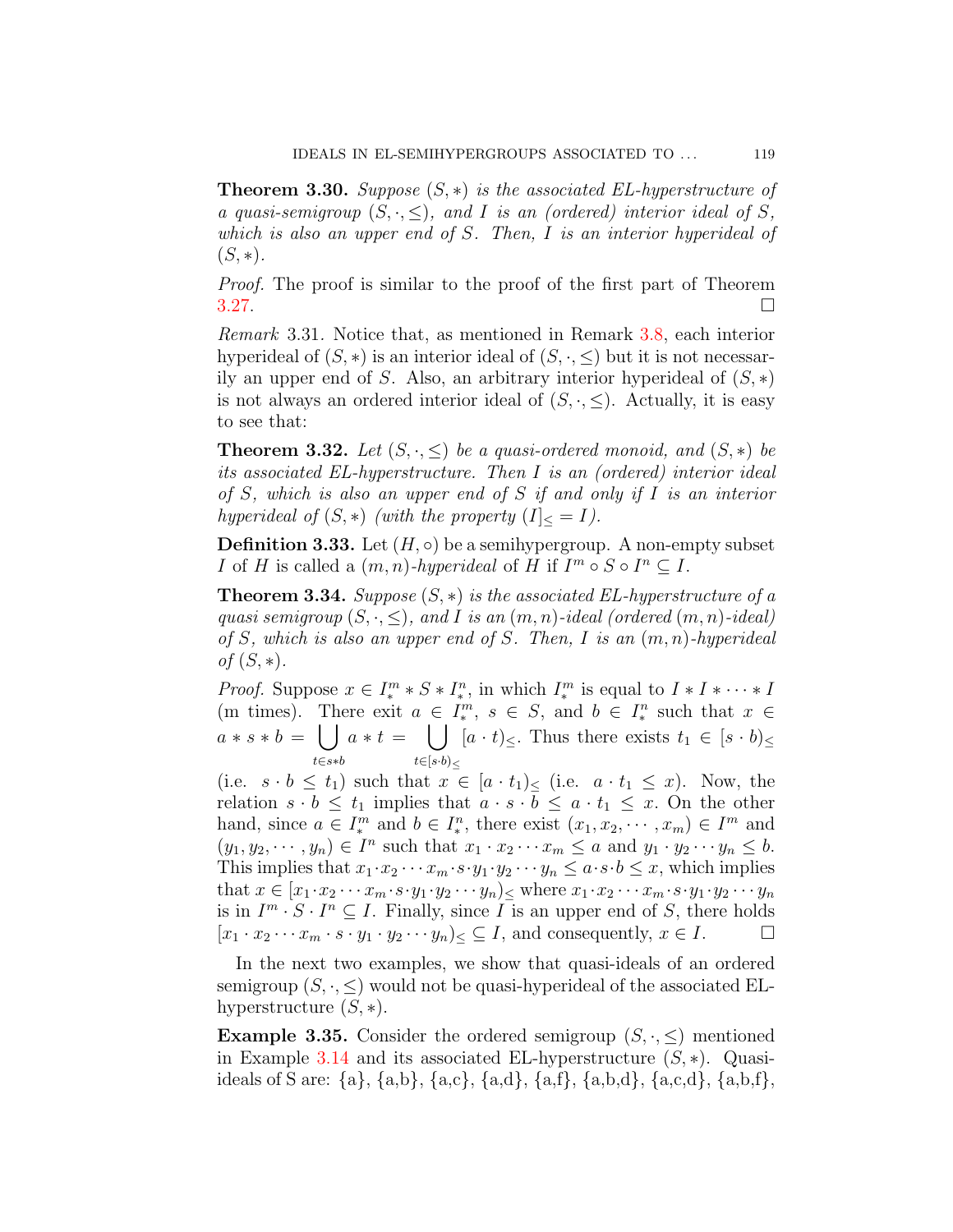${a, c, f}$ , and *S* (see [19]). Now, consider the quasi-ideal  $I = \{a\}$ . There holds  $a * S = S * a = S$ , which implies that  $I * S \cap S * I \nsubseteq I$  i.e.  $I = \{a\}$  is not a quasi-hyperideal of *S*. A similar proof holds for other quasi-ideals of *S*.

**Example 3.36.** Let  $\mathbb{N}_0 = \mathbb{N} \cup \{0\}$ , and  $S = M_2(\mathbb{N}_0)$ . Then *S* with a usual matrix multiplication is a semigroup. Define the relation  $\leq$  on *S* as follows: for all  $A, B \in S$  and  $i, j \in \{1, 2\}, A \leq B \iff a_{ij} \leq b_{ij}$ . It is easy to check that  $(S, \cdot, \leq)$  is a partially-ordered semigroup. In addition, let *I* = *{*  $\begin{bmatrix} a & 0 \\ 0 & 0 \end{bmatrix}$   $|a \in \mathbb{N}_0$   $\subseteq$  *S*, which is an ordered quasiideal of  $(S, \cdot, \leq)$  (i.e.  $I\overline{S} \cap SI \subseteq I$ ). We claim that *I* can not be a quasi-hyperideal in  $(S, *)$ . Indeed, there holds  $I * S = \begin{bmatrix} \end{bmatrix}$ *X∈I,Y ∈S X ∗ Y* =  $\mathsf{L}$ 

$$
\bigcup_{x,a\in\mathbb{N}_0} \begin{bmatrix} xa & 0 \ 0 & 0 \end{bmatrix} \leq S, \text{ and similarly, } S \ast I = S. \text{ So, } I \ast S \bigcap S \ast I = S \nsubseteq I.
$$

**Definition 3.37.** Let  $(H, \circ)$  be a (semi)hypergroup, and P be a hyperideal of  $(H, \circ)$ . The hyperideal *P* is called *semiprime* if  $I \circ I \subseteq P$ implies that  $I \subseteq P$  for all hyperideal  $I$  of  $(H, \circ)$ .

**Example 3.38.** Let  $S = \{a,b,c\}$  be the semihypergroup with the following table:

| $\circ$                                | a            |          | с   |
|----------------------------------------|--------------|----------|-----|
| $\begin{bmatrix} a \\ b \end{bmatrix}$ | $\rm{a}$     | $\rm{a}$ | а   |
|                                        | a            | C.       | a,b |
| $\mathbf{c}$                           | $\mathbf{a}$ | a,b      | a,c |

One can easily check that  $P = \{a\}$  is a semiprime hyperideal of  $(S, \circ)$ .

**Theorem 3.39.** *Suppose* (*S, ∗*) *is the associated EL-hyperstructure of a quasi-semigroup*  $(S, \cdot, \leq)$ *, and P is a (an ordered) semiprime ideal of S, which is also an upper end of S. Then P is a semiprime hyperideal of*  $(S, *)$  *(with the property*  $(P]_{\leq} = P$ *).* 

*Proof.* Suppose *I* is an arbitrary hyperideal of (*S, ∗*) with the property  $I * I \subseteq P$ . We have to show that  $I \subseteq P$ . Let  $x \in I$ . Then,  $x * x \subseteq I$  $I * I \subseteq P$ . On the other hand, by the reflexive property of order  $\leq$ ,  $x^2 = x \cdot x \in [x \cdot x] \leq x * x \subseteq P$ , which implies that  $x \in P$ . So,  $I \subseteq P$ , and finally, *P* is a semiprime hyperideal of  $(S, *)$ . A similar proof holds for ordered semiprime ideals of semigroup  $(S, \cdot, \leq)$  and semiprime hyperideal of semihypergroup  $(S, *)$  with the property  $(P]_{\leq} = P$ .  $\Box$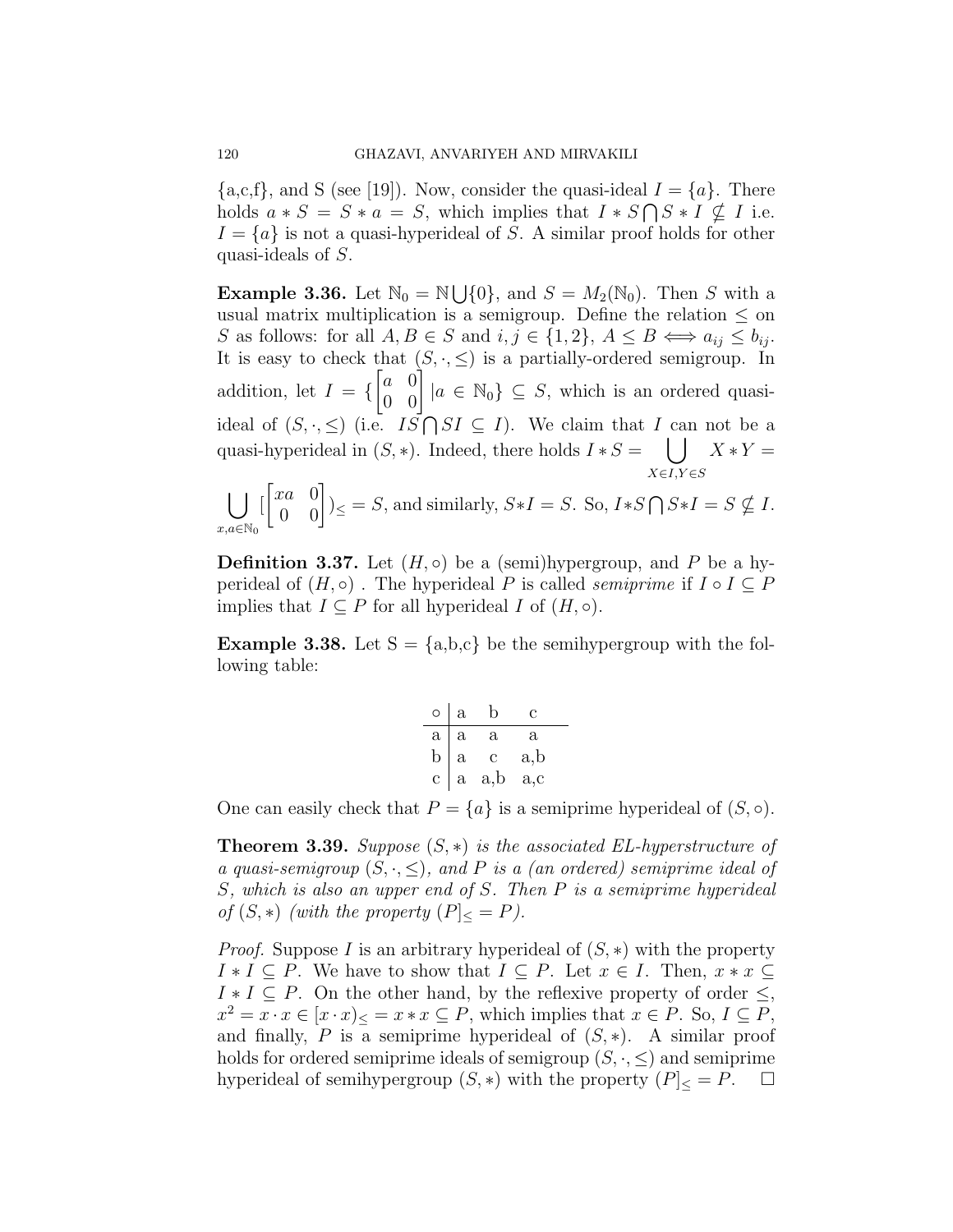**Definition 3.40.** Let  $(H, \circ)$  be a (semi)hypergroup, and P be a hyperideal of  $(H, \circ)$ . The hyperideal *P* is called *prime* if  $I \circ J \subseteq P$  implies that  $I \subseteq P$  or  $J \subseteq P$  for all hyperideal *I* and *J* of  $(H, \circ)$ .

**Example 3.41.** Let  $S = (\mathbb{N}, \otimes)$ , in which  $m \otimes n = \{kmn | k \in \mathbb{N}\}\$  for all  $(m, n) \in \mathbb{N}^2$ . Then, an easy verification shows that  $I = (2)$  is a prime hyperideal.

**Theorem 3.42.** *Suppose* (*S, ∗*) *is the associated EL-hyperstructure of a* quasi-semigroup  $(S, \cdot, \leq)$ , and P is a (an ordered) prime ideal of S, *which is also an upper end of S. Then, P is a prime hyperideal of*  $(S, *)$  *(with the property*  $(P]_{\leq} = P$ *).* 

*Proof.* At first, let  $P$  be an ordinary prime ideal of  $S$ . Suppose  $I_1$  and *I*<sub>2</sub> are two hyperideals of  $(S, *)$  such that  $I_1 * I_2 \subseteq P$ . Now, by Remark [3.8](#page-5-0), *I*<sup>1</sup> and *I*<sup>2</sup> are two ideals of semigroup *S*. On the other hand, there holds  $I_1 \cdot I_2 \subseteq I_1 * I_2 \subseteq P$ , which implies that  $I_1 \subseteq P$  or  $I_2 \subseteq P$ . A similar proof holds for ordered prime ideals of  $(S, \cdot, \leq)$  and prime hyperideals of  $(S, *)$  with the property  $(P] \leq P$ . □

**Definition 3.43.** Let  $(H, \circ)$  be a semihypergroup. An element  $x \in H$ is called an *idempotent* if  $x \in x \circ x$ . We denote the set of all idempotent of *H* by  $E(H)$ . In addition, we define the semihypergroup  $(H, \circ)$  as a *idempotent semihypergroup* or a *hyperband* if  $E(H) = H$ .

**Example 3.44.** Let  $S = \{a,b,c\}$  be the semigroup with the following multiplication table:

|                                        |     | a b               | с  |  |
|----------------------------------------|-----|-------------------|----|--|
| $\begin{bmatrix} a \\ b \end{bmatrix}$ | a a |                   | a  |  |
|                                        |     | a b               | a  |  |
|                                        |     | $c \mid a \mid a$ | c. |  |
|                                        |     |                   |    |  |

We define the order relation *≤* as follows:

$$
\leq := \{(a, c), (a, b), (a, a), (b, b), (c, c)\}.
$$

It is not difficult to see that  $(S, \cdot, \leq)$  is an ordered semigroup, in which  $E(S) = S$  (i.e. each element is an idempotent). Using the Ends lemma construction, one can achieve EL-hyperstructure  $(S, *)$  as follows:

| $\ast$       | $\mathbf{a}$ | D   | С        |
|--------------|--------------|-----|----------|
| $\mathbf{a}$ | S            | S   | S        |
| b            | $\mathbf S$  | {b} | S        |
| Ć            | 5            | 5   | $\{c\}.$ |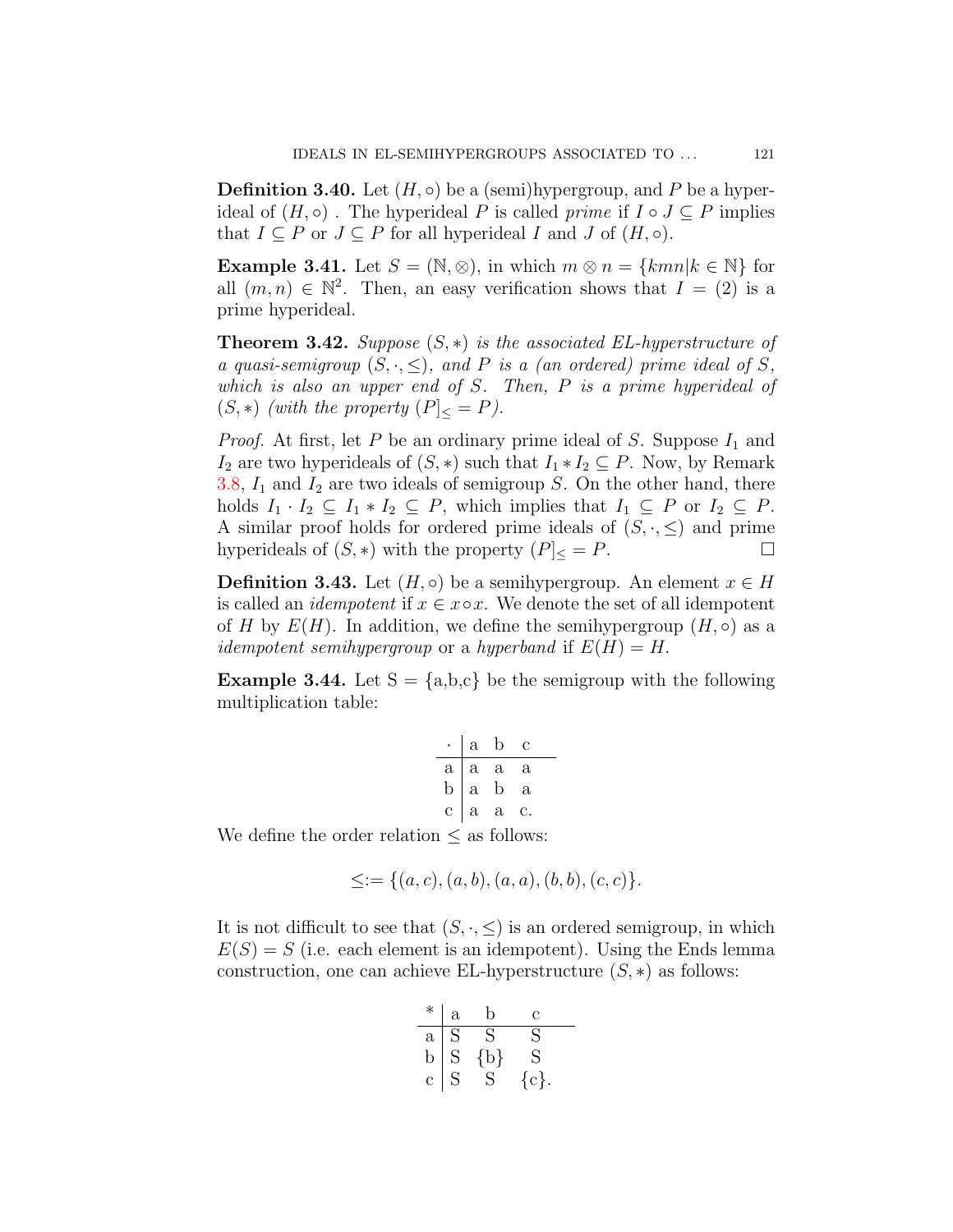As it can be seen, for all  $x \in S$ , there holds  $x \in x * x$ . Thus  $E(S) = S$  $(i.e.(S, *)$  is a hyperband).

In the next Theorem, we show that the associated EL-hyperstructure of an ordered band (an ordered semigroup in which each element is an idempotent) is always a hyperband.

<span id="page-13-0"></span>**Theorem 3.45.** *Let*  $(S, \cdot, \leq)$  *be a quasi-semigroup, and also a band and* (*S, ∗*) *be its associated EL-hyperstructure. Then* (*S, ∗*) *is a hyperband.*

*Proof.* Due to reflexivity of the relation  $\leq$ , for all  $x \in S$ , there holds  $x \in [x]_<$  =  $[x \cdot x]_<$  =  $x * x$ , i.e. *x* is an idempotnet. □

*Remark* 3.46*.* The converse of Theorem [3.45](#page-13-0) is not true. The following example shows that the associated EL-semihypergroup of an ordered semigroup  $(S, \cdot, \leq)$  with the property  $E(S) \neq S$  can be a hyperband.

**Example 3.47.** Let  $(S, \cdot, \leq)$  be the ordered semigroup defined in Example 5. It is clear that  $E(S) \neq S$ , i.e.  $(S, \cdot)$  is not a band. However, its associated EL-semihypergroup is a hyperband.

## 4. Ends lemma based Γ-semihypergroup

Now, we construct a Γ-semihypergroup from a partially-ordered Γsemigroup. At first, we recall some definitions and examples that can be found in  $[8]$  and  $[22]$ .

**Definition 4.1.** [[1\]](#page-15-12) Let *S* and Γ be two non-empty sets. Then *S* is called a Γ-semigroup if there exists a map  $S \times \Gamma \times S \longrightarrow S$ , written  $(x, \gamma, x)$  by  $x \gamma y$ , satisfying the identities  $(a \gamma b)\delta c = a \gamma(b\delta c)$  for all  $(a, b, c) \in S^3$  and  $(\gamma, \delta) \in \Gamma^2$ .

**Example 4.2.** For  $a, b \in [0, 1]$ , let  $M = [0, a]$ , and  $\Gamma = [0, b]$ . Then M is a Γ-semigroup under usual multiplication.

**Example 4.3.** Let *S* be an arbitrary semigroup, and Γ be any nonempty set. For all  $(x, y) \in S^2$  and  $\gamma \in \Gamma$ , define  $a\gamma b = ab$ . It can easily be checked that *S* is a Γ-semigroup.Thus a semigroup can be regarded as a Γ-semigroup.

**Definition 4.4.** A partially-ordered Γ-semigroup is a partially-ordered set  $(S, \leq)$ , in which *S* is a Γ-semigroup, and the relation  $x \leq y$  implies that  $x\gamma z \leq y\gamma z$  and  $z\gamma x \leq z\gamma y$  for all  $(x, y, z) \in S^3$  and  $\gamma \in \Gamma$ .

**Definition 4.5.** Let *S* and Γ be two non-empty sets. Then, *S* is called a Γ-semihypergroup if each  $\gamma \in \Gamma$  is a hyperoperation on *S*, i.e.,  $x \gamma y \subseteq S$  for all  $(x, y) \in S^2$ , and for every  $(\alpha, \beta) \in \Gamma^2$  and  $(x, y, z) \in S^3$ there holds  $x\alpha(y\beta z) = (x\alpha y)\beta z$  (associative property).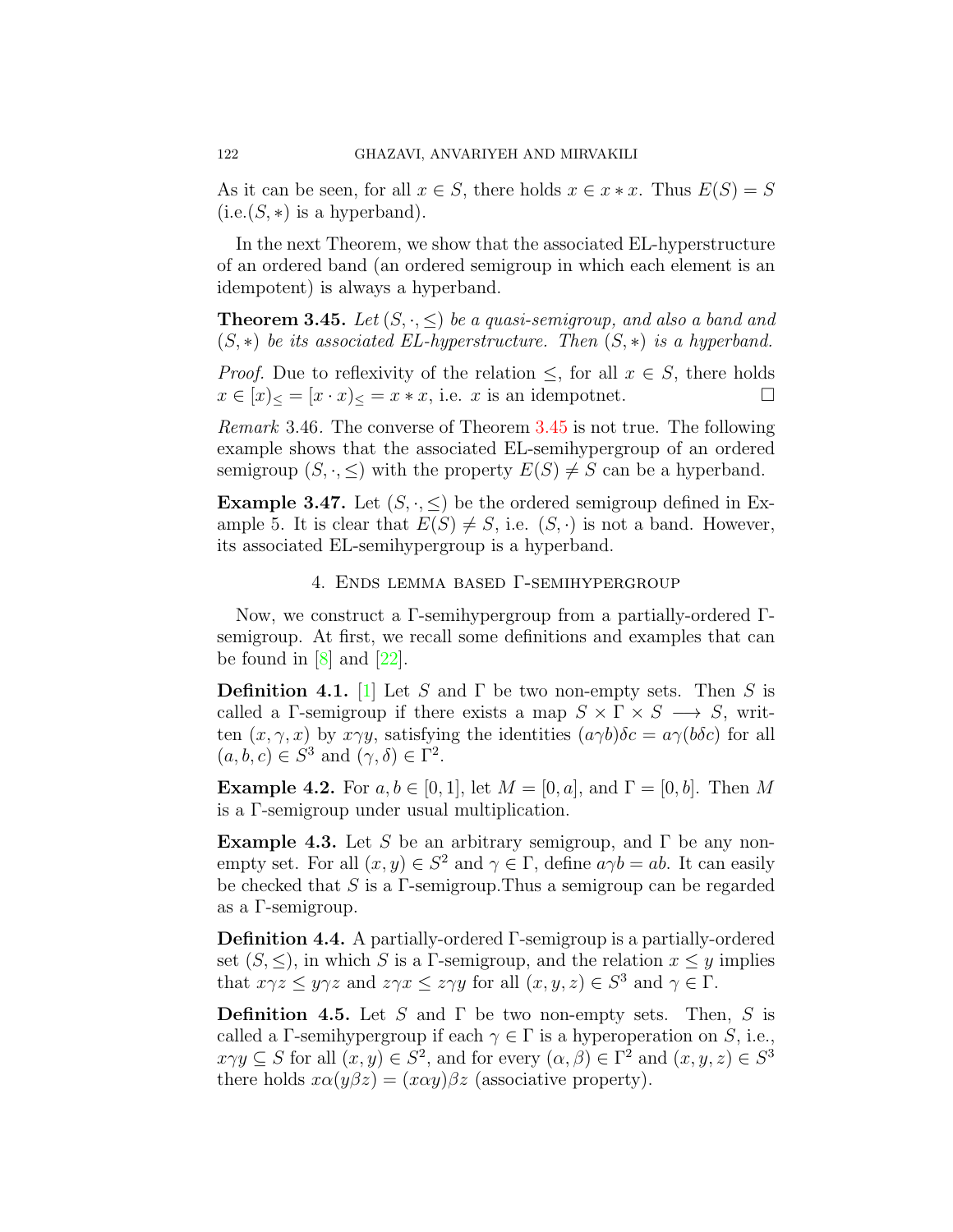**Example 4.6.** Let *S* be a non-empty, set and  $\Gamma$  be a non-empty subset of *S*. Define  $x \gamma y = \{x, \gamma, y\}$  for all  $x, y \in S$  and  $\gamma \in \Gamma$ . It is easy to see that *S* is a Γ-semihypergroup.

**Theorem 4.7.** *Suppose*  $(S, \cdot, \leq)$  *is a partially-ordered* Γ*-semigroup. Then, its EL-hyperstructure is a* Γ*-semihypergroup.*

*Proof.* We must show that (1) every  $\gamma \in \Gamma$  is hyperoperation on *S*, and (2)  $x\alpha(y\beta z) = (x\alpha y)\beta z$  for each  $(x, y, z) \in S^3$  and  $(\alpha, \beta) \in \Gamma^2$ .

(1) Let  $\gamma$  be an arbitrary element in  $\Gamma$ . For each  $(x, y) \in S^2$ , define

$$
x\gamma y = [x \cdot \gamma \cdot y]_{\leq} = \{ s \in S | x \cdot \gamma \cdot y \leq s \} \subseteq S.
$$

Clearly, *γ* is a hyperoperation on *S*.

(2) To prove the associativity, we first show that  $| \ \ |$ *s∈*[*x·α·y*)*<sup>≤</sup>*  $[s \cdot \beta \cdot z]_{\leq} =$ 

∪ *t∈*[*y·β·z*)*<sup>≤</sup>*  $[x \cdot \alpha \cdot t] \leq$  for each  $(x, y, z) \in S^3$  and  $(\alpha, \beta) \in \Gamma^2$ . Let  $m \in$ 

 $\bigcup$   $[x \cdot \alpha \cdot t] \leq$ . There exists  $t_0 \in [y \cdot \beta \cdot z) \leq$  such that  $m \in [x \cdot \alpha \cdot t_0) \leq$ *t∈*[*y·β·z*)*<sup>≤</sup>*

(i.e.  $x \cdot \alpha \cdot t_0 \leq m$ ). However,  $y \cdot \beta \cdot z \leq t_0$  implies that  $x \cdot \alpha \cdot y \cdot \beta \cdot z \leq$  $x \cdot \alpha \cdot t_0 \leq m$ . Set  $x \cdot \alpha \cdot y = s_0 \in S$ . Then, due to reflexivity of  $\leq$ , there holds  $x \cdot \alpha \cdot y = s_0 \in [s_0]_{\le}$  and  $s_0 \cdot \beta \cdot z \leq m$ . This means that  $m \in [s_0 \cdot \beta \cdot z) \leq \subseteq$ *s∈*[*x·α·y*)*<sup>≤</sup>*  $[s \cdot \beta \cdot z] \leq$ . Consequently, we have

$$
\bigcup_{s \in [x \cdot \alpha \cdot y)_{\le}} [s \cdot \beta \cdot z)_{\le} \subseteq \bigcup_{t \in [y \cdot \beta \cdot z)_{\le}} [x \cdot \alpha \cdot t)_{\le}.
$$

With a similar proof, we can see *⊇*. Finally,

$$
(x\alpha y)\beta z = \bigcup_{s\in [x\cdot \alpha \cdot y)_{\le}} [s\cdot \beta \cdot z)_{\le} = \bigcup_{t\in [y\cdot \beta \cdot z)_{\le}} [x\cdot \alpha \cdot t)_{\le} = x\alpha (y\beta z).
$$

## 5. Conclusions and future work

For almost all algebraic (hyper)structures, the set of sub(hyper) structures (such as subspaces of a vector space, submodules of a module, and ideals of semigroup or a ring and so on) plays a vital and important role in studying and classifying their based (hyper) structures. In this work, we studied different hyperideals of an EL-semihypergroup associated to a quasi-ordered semigroup. Also in the last section, we extended the concept of EL-hyperstructures to EL-Γ-hyperstructures.

The generalization of End lemma and EL-hyperstructures can be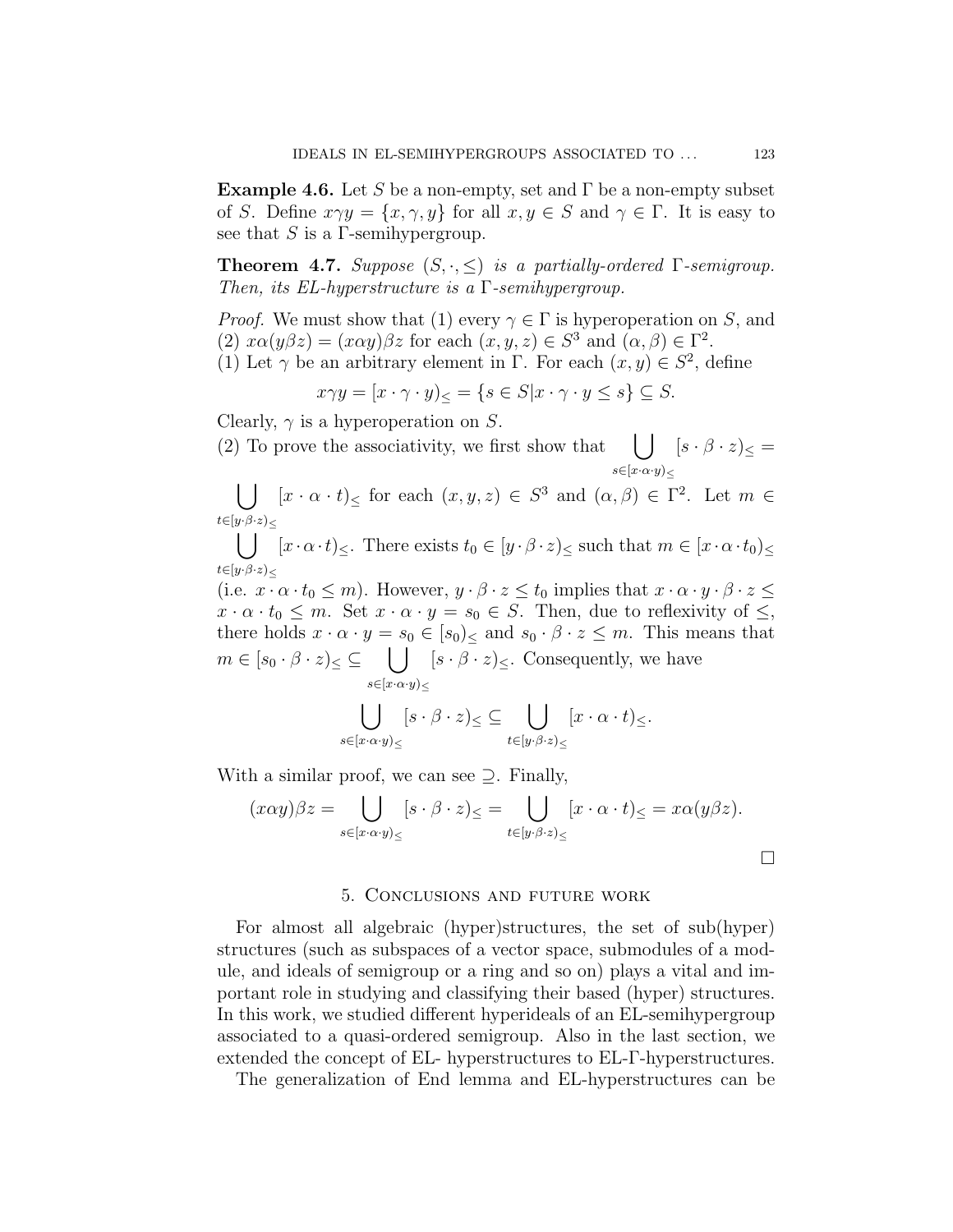#### 124 GHAZAVI, ANVARIYEH AND MIRVAKILI

carried out in different viewpoints. For example, Ghazavi et al, in[[7\]](#page-15-13), started from a partially/quasi-ordered semihypergroup (instead of a partially/quasi-ordered semigroup), and introduced *EL*<sup>2</sup> - hyperstructures, and investigated the similarities and differences between *EL* and *EL*<sup>2</sup> -hyperstructures. Another idea to do this (extension of End lemma) is to use ternary and n-ary relations instead of binary relations in the primitive concept of Ends lemma, on which we are now working on.

## **Acknowledgments**

The authors wish to thank the anonymous reviewers for their specific and useful comments.

## **REFERENCES**

- <span id="page-15-12"></span>1. S. M. Anvariyeh, S. Mirvakili and B. Davvaz, On Γ-hyperideals in Γsemihypergroups, *Carpathian Journal of Mathematics,* **26(1)** (2010), 11–23.
- <span id="page-15-10"></span>2. S. Chotchaisthit, Simple Proofs Determinig All Non-isomorphic Semigroups of Order 3, *Applied Mathematical Science,* **8** (26) (2014), 1261–1269.
- <span id="page-15-2"></span>3. J. Chvalina, Functional Graphs, Quasi-ordered Sets and Commutative Hypergroups, masaryk University, Brno, 1995 (in Czech).
- <span id="page-15-1"></span>4. P. Corsini, V. Leoreanu, Applications of Hyperstructure Theory, Kluwer Academic Publishers, Dodrecht, Boston, London, 2003.
- <span id="page-15-8"></span>5. B. Davvaz, Polygroup Theory and Related System, World Scientific Publishing Co. Pte. Ltd., 2012.
- <span id="page-15-9"></span>6. D. Fasino, D. Freni, Fundamental relation in simple and 0-simple semihypergroup of small size, *Arabian Journal of Mathematics,* **1** (2012), 175–190.
- <span id="page-15-13"></span>7. S. H. Ghazavi, S. M. Anvariyeh and S. Mirvakili, *EL*<sup>2</sup>–hyperstructures derived from (partially) quasi-ordered hyperstructures, *Iranian Journal of Mathematical Sciences and Informatics,* **10**(2), (2015).
- <span id="page-15-11"></span>8. D. Heidari, S. O. Dehkordi, and B. Davvaz, Γ-semihypergroups and their properties, *University of Bucharest. Scientific Bulletin A,* **72**(1) (2010), 195–208.
- <span id="page-15-3"></span>9. S. Hoskova, Binary hyperstructure determined by relational and transformation systems, Habilitation Thesis, Faculty of Science, Universityof Ostrava, 2008.
- <span id="page-15-4"></span>10. S. Hoskova, Order Hypergroups-The unique square root condition for quasiorder hypergroups, *Set-valued Mathematics and Applications,***1** (2008), 1–7.
- <span id="page-15-0"></span>11. F. Marty, Sur une generalization de la notion de group, *In proceeding of the 8th Congres des Mathematicians Scandinave, Stocholm, Sweden,* (1934), 45–49.
- <span id="page-15-5"></span>12. M. Novak, Important elements of EL-hyperstructures, *in: APLIMAT:10th International Conference, STU in Bratislava, Bratislava,* (2011), 151–158.
- <span id="page-15-6"></span>13. M. Novak, Some basic properties of EL-hyperstructure, *European Journal of Combinatorics,* **34** (2013), 446–459.
- <span id="page-15-7"></span>14. M. Novak, The notion of subhyperstructure of "Ends lemma"-based hyperstructures, *Aplimat Journal of Applied Mathematics,* **3**(II) (2010), 237–247.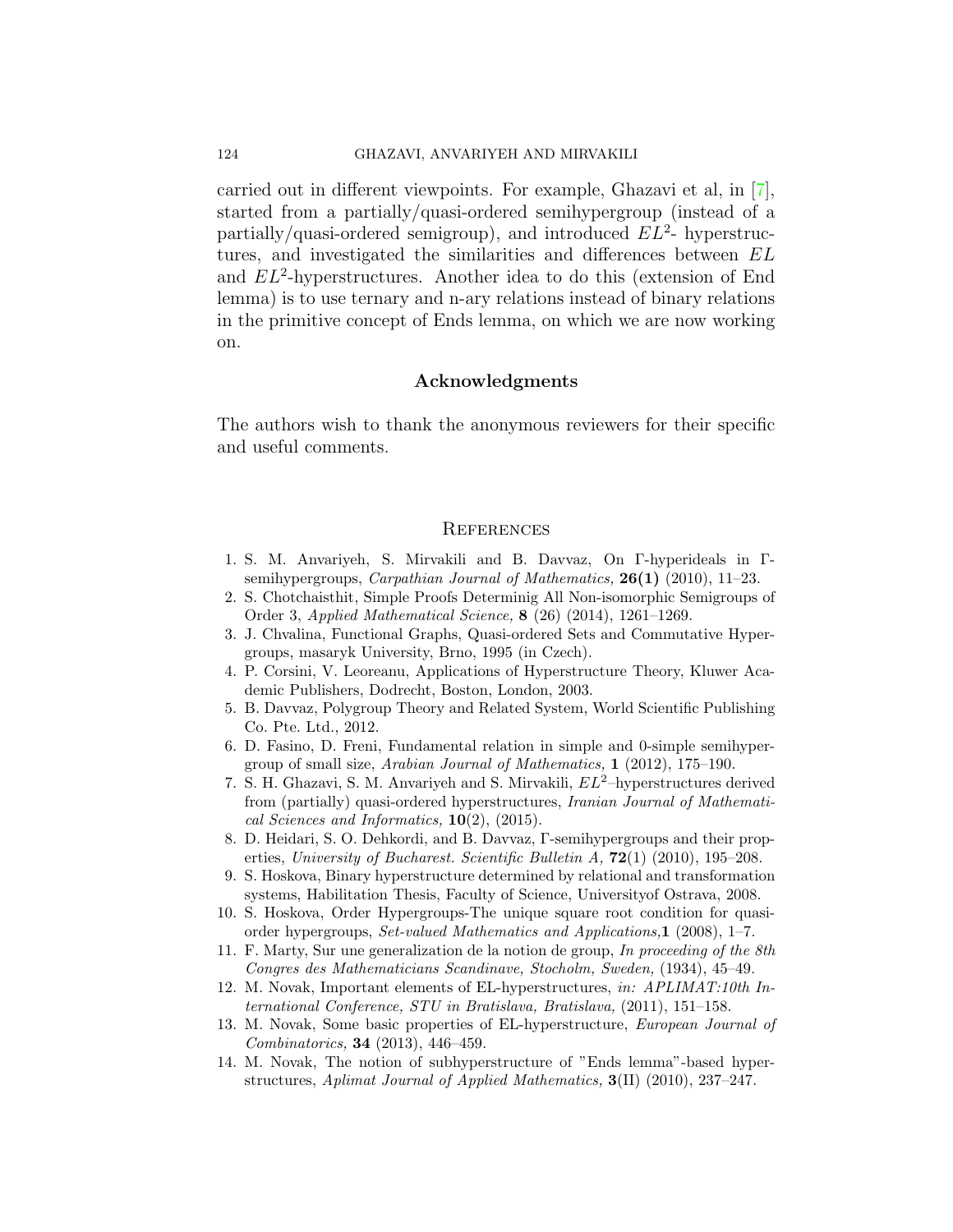- <span id="page-16-0"></span>15. M. Novak, Potential of the Ends lemma to create ring-like hyperstructures from quasi-ordered (semi)groups, *South Bohemia Math,* **17**(1) (2009), 39–50.
- <span id="page-16-1"></span>16. M. Novak, On EL-semihypergroup, *European Journal of Combinatorics,* **44** (2015), 274–286.
- <span id="page-16-2"></span>17. Novk, Michal. "nary hyperstructures constructed from binary quasiordered semigroups.*ANALELE STIINTIFICE ALE UNIVERSITATII OVIDIUS CONSTANTA-SERIA MATEMATICA,* **22**(3) (2014), 147–168.
- <span id="page-16-3"></span>18. P. Rackova, Hypergroups of symmetric matrices, 10th International Congress of Algebraic Hyperstructures and Applications, Proceeding of AHA 2008.
- <span id="page-16-4"></span>19. P. Rackova , Closed , Reflexive , Invertible, and Normal Subhypergroups of Special Hypergroups, *Ratio Mathematica,* **23** (2013), 81–86.
- <span id="page-16-5"></span>20. I. G. Rosenberg, Hypergroups and join spaces determined by relations, *Ital. J. Pure Appl. Math,* **4** (1998), 93–101.
- 21. M. Shabir and A. Khan , Fuzzy quasi-ideals of ordered semigroups, *Bull. Malays. Math,* Sci. Soc.(2) **34** (2011), 87–102.
- <span id="page-16-6"></span>22. M. Siripitukdet and A. Iampan, On minimal and maximal ordered left ideals in po-Γ-semigroups, *Thai Journal of Mathematics,* **2**(2) (2004), 275–282.

#### **S. H. Ghazavi**

Department of Mathematics, Yazd University, P.O.Box 89195-741, Yazd, Iran. Email : s.h.ghazavi@ashrafi.ac.ir

## **S. M. Anvariyeh**

Department of Mathematics, Yazd University, P.O.Box 89195-741, Yazd, Iran. Email : anvariyeh@yazd.ac.ir

#### **S. Mirvakili**

Department of Mathematics, Payame Noor University, P.O.Box 19395-3697, Tehran, Iran.

Email : saeed-mirvakili@pnu.ac.ir